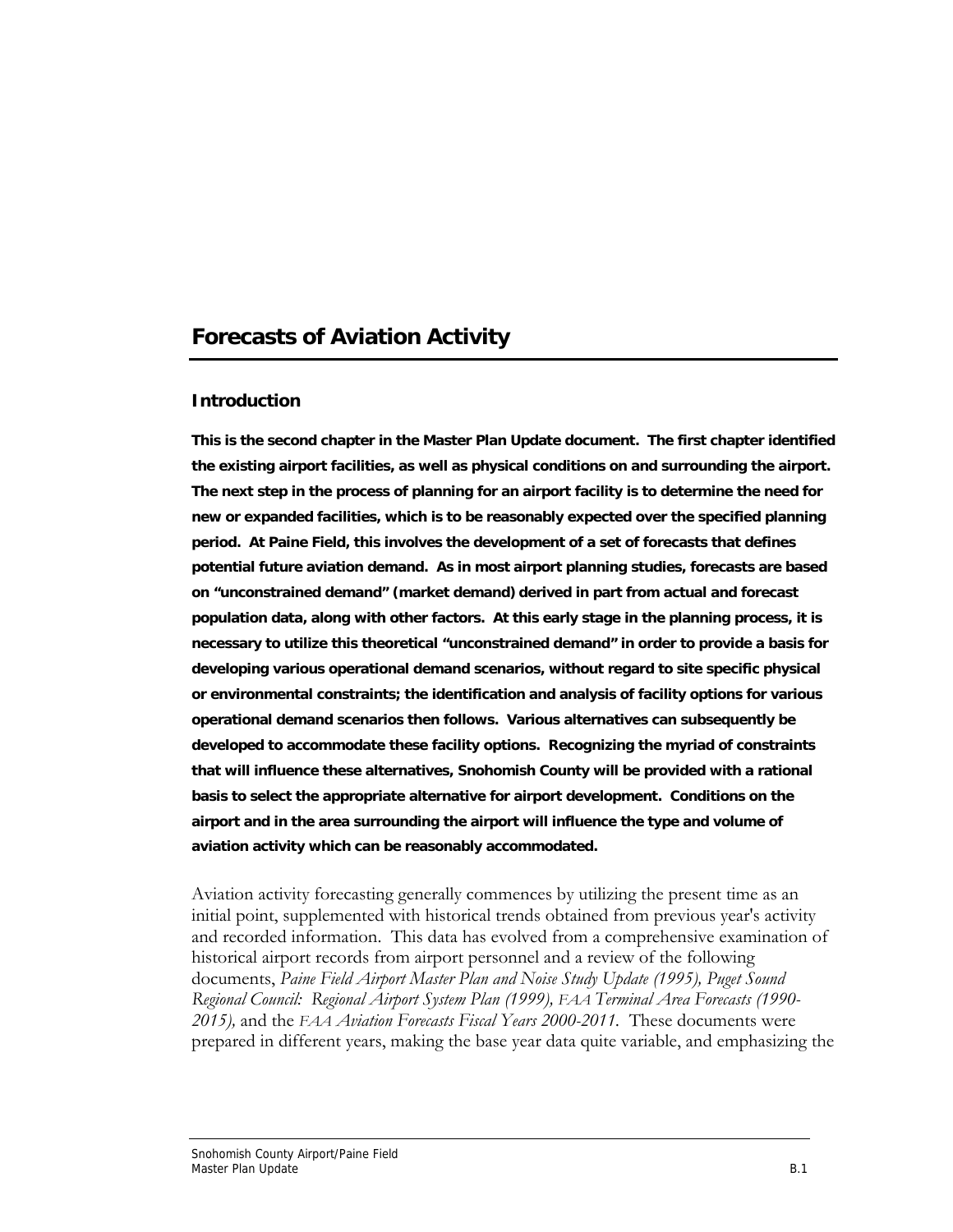need for establishing a well-defined and well-documented set of base information from which to project future aviation activity trends.

Prior to an examination of current and future activity levels at the airport, there are several conditions and assumptions that should be noted, which form the basis or foundation for the development of the forecasts contained herein. The following statements cover a wide variety of physical, operational, and socioeconomic considerations, and include, although not necessarily in order of importance or priority:

- **Weather Conditions.** Existing weather data (i.e., visibility, ceiling and wind conditions) for Paine Field were available for analysis from the National Oceanic and Atmospheric Administration (NOAA). With the exception of very few days annually, the airport is not adversely affected by poor weather conditions. Visual Flight Rules (VFR) meteorological conditions are experienced approximately 89.1% of the time annually; therefore, aircraft can operate at the airport on a regular basis throughout the year, with limited interruption due to weather. The potential negative impact of poor weather conditions on the operational capability of the airport is documented in the next chapter of this document. This information will be analyzed and evaluated in later chapters regarding the identification of potential instrument approach facility enhancements and the preparation of development alternatives for their implementation.
- **Airport/Community Location and Proximity.** Paine Field is situated six miles southwest of the Everett Central Business District (CBD) and twenty miles north of downtown Seattle. Breathtaking views of the Cascade Mountain Range to the east and the Olympic Mountain Range to the west help to define the bucolic setting and popularity of Paine Field with many aviators across the country, as well as with surrounding neighboring residents. The airport serves as an economic magnet to the region of the state, supporting approximately 30,000 jobs. Vehicular access to the airport is provided by Interstate 5 (I-5), State Road 99 (SR 99), State Road 526 (SR 526/Boeing Freeway), State Road 525 (SR 525/Mukilteo Speedway) and existing roads - Airport Road and 128<sup>th</sup> St. S.W., which link the airport to both, I-5 and SR 99.
- **Regional Socioeconomic Conditions.** The existing socioeconomic condition of a particular region has historically impacted aviation activity within that area. The two primary socioeconomic indicators, which are often analyzed in the forecast of aviation activity, are population and employment statistics. According to the latest population data prepared by the Washington State Office of Financial Management (OFM), the estimated population in 2000 for the City of Everett totaled 95,000 residents. This compares to the 1990 population for Everett of 69,961, an increase of 35.8%. The year 2010 (the most current data available) population projections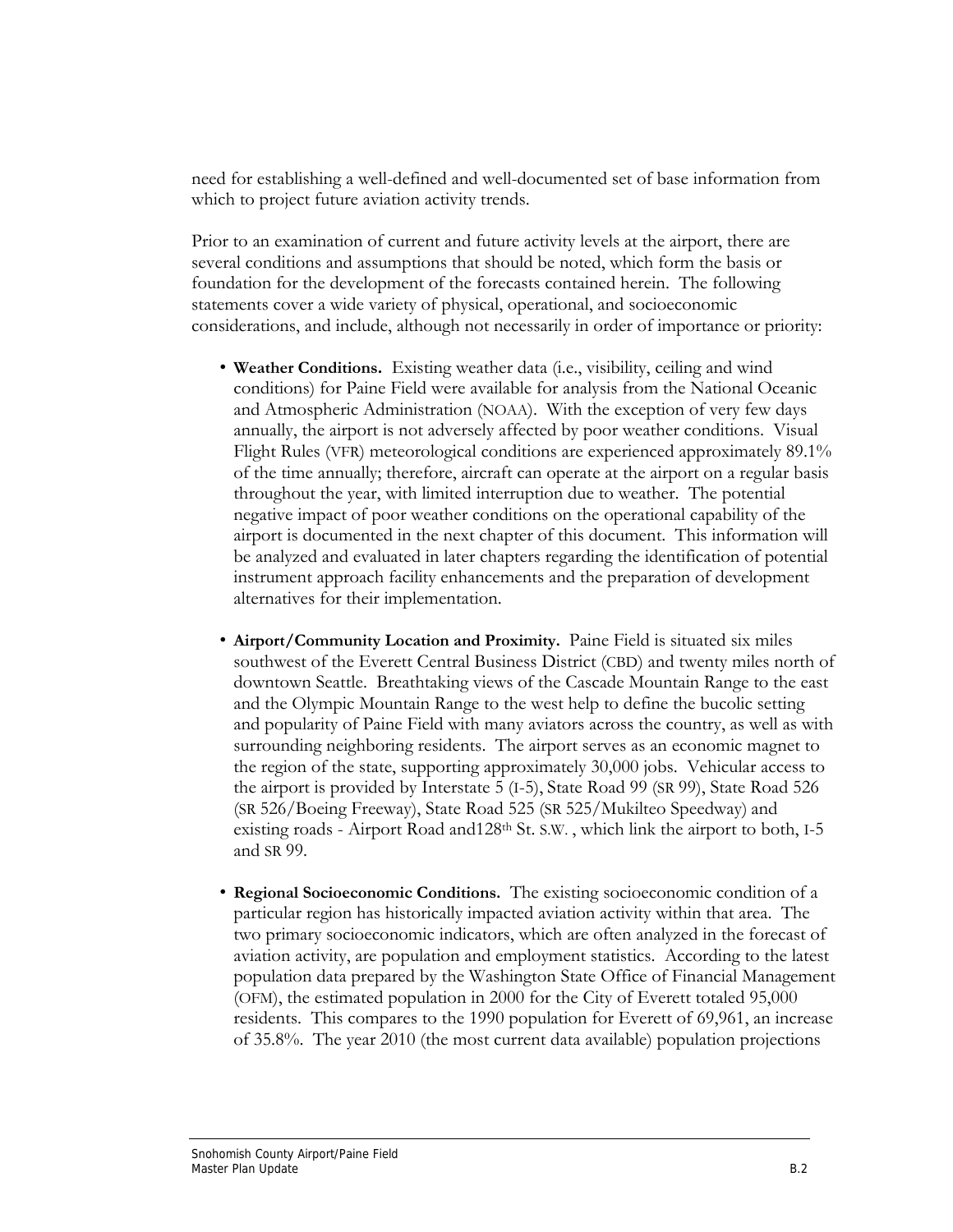for Everett are expected to reach a total of 125,000, reflecting an average annual growth rate of 2.5%. This compares to a projected average annual growth of 1.6% for Snohomish County, 1.0% for the Puget Sound Region, and 1.2% for the State of Washington. The OFM estimates that employment for Snohomish County and the State of Washington for the year 1999 is 213,600 and 3.1 million respectively. Employment is projected to increase to 303,405 and 3.97 million, representing a respective 1.7% and 1.2% average annual growth rate. In addition, as referenced by the OFM and PSRC, estimated per capita income in 1998 for Snohomish County was \$27,015, for the State of Washington was \$28,719, and for the United States was \$27,203. Per capita income for the State of Washington is projected to be \$34,458, a 33.9% increase, and for the United States it is projected to be \$32,857, a 36.8% increase. Per capita income is currently unavailable for Snohomish County.

• **Community Support.** Paine Field generally benefits from the support of the surrounding cities and county governments, as well as local industry and residents. The airport is recognized as a vital county asset, which contributes to the stability and the future of the area's economy. The support for the airport is tempered over the concern of aircraft noise from both the residents near the airport and the representatives they elect. The overall position of the county is one of continued growth and development, with special focus on the impetus that the airport provides to maintain and attract additional economic and aviation-related development to the region.

 It should be noted that Snohomish County adopted a "General Aviation" role for Paine Field in a Mediated Role Determination process in 1978/79, which will continue to affect the accommodation of various aviation activities at the airport. This General Aviation roles objective is to retain and enhance light aircraft general aviation as the dominant aeronautical activity at Paine Field while encouraging the continuation and expansion of aircraft related industries, business and corporate aviation, public service aviation, air taxi and commuter service, and discouraging expansion beyond 1978 levels of supplemental/charter air passenger service (per 14 CFR Part 121 SFAR 38-2 pp6), large transport crew training operations, air cargo and military aviation, while remaining compliant with the covenants in deeds and grants of the United States government.

 Additionally, many of the surrounding county communities and much of the Puget Sound region benefit from the close proximity of a regional general/industrial aviation facility and, in turn, provide an economic base that can attract additional based aircraft, as well as industrial/business development to the airport.

• **Facilities Potential.** Paine Field currently serves a vital service role to the economy of western Washington. It is one of several airport facilities within the regional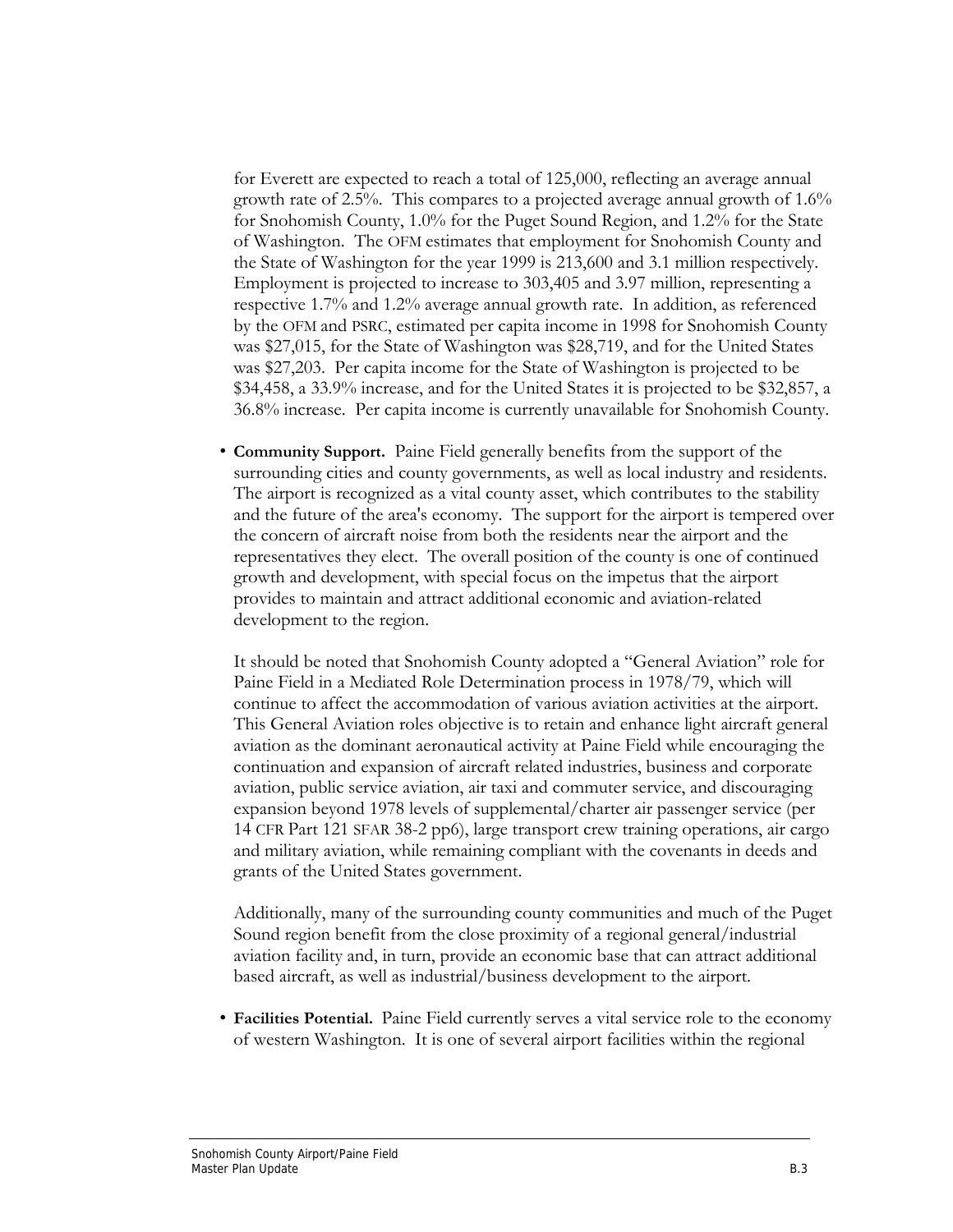service area with adequate runway length to accommodate the operation of air carrier aircraft. In addition, the airport can accommodate the operation of large business jet aircraft, which need runway lengths greater than available at many of the region's other general aviation airports.

• **Negative or Neutral Factors.** As a general comment, the airport has very few negative factors and is in an enviable position due to its many positive features and conditions. However, there are some factors that can and do have a negative impact on the airport and that must be considered in the planning process. The first issue is the overall condition of the general aviation industry in the United States, which, since 1978, had been in a significant recession until the mid 1990s. The FAA has identified several factors that have contributed to this prolonged downturn. These include three economic recessions, two fuel crises, the enactment of the Airline Deregulation Act of 1978, the repeal of the GI Bill, and the repeal of the investment tax credit. Secondly, due to the substantial areas of owner occupied single family residential development around the airport, airport expansion is constrained from both a physical and operational standpoint.

However, there are a number of bright spots having a positive impact in certain segments of the general aviation industry. They include the passage of the longawaited General Aviation Revitalization Act of 1994, which provides an eighteenyear limit on product liability lawsuits against general aviation aircraft and component manufacturers. As a result of this legislation, there is renewed interest and optimism among US aircraft manufacturers, who are either re-entering the single engine aircraft market after several years absence, or are increasing future production schedules to meet expected renewed demand. The growth in the amateur-built aircraft market, and the strength of the used aircraft market, indicate that demand for inexpensive personal aircraft is increasing. Increased general aviation instrument operations at FAA towered airports, and general aviation aircraft handled at FAA en route centers point to continued growth of users of more sophisticated general aviation aircraft. Additionally, operations at nontowered US airports have increased, supporting the belief held by many that much of general aviation has been forced out of many towered airports because of the increased commercial air carrier activity.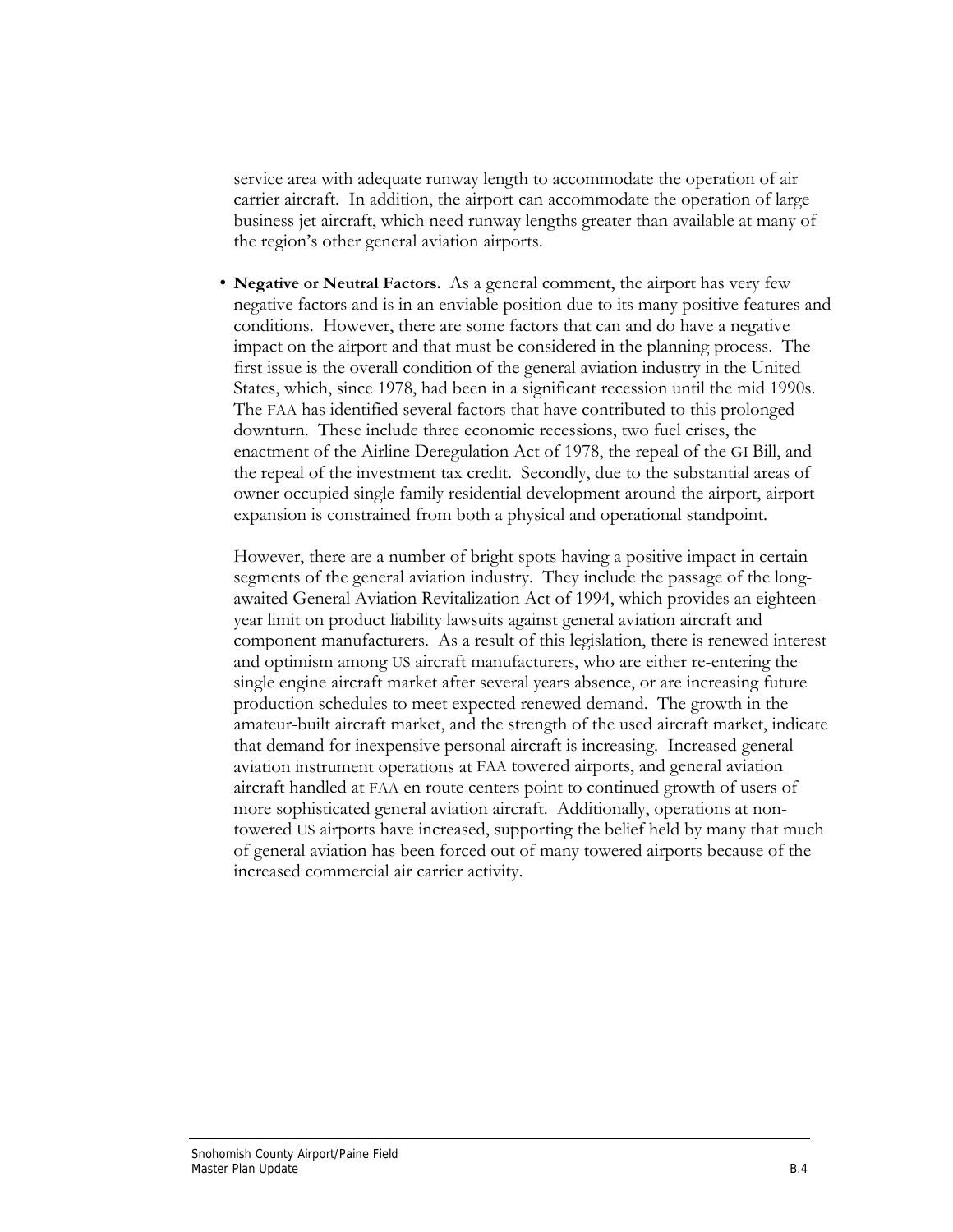### **Historical Airport Activity**

A tabulation of Paine Field's historical aviation activity since 1990 is presented in Table B1, entitled *HISTORICAL AVIATION ACTIVITY, 1990-2000.* This table presents the number of passenger enplanements and four categories of operations, plus total operations. **Local FAA Air Traffic Control personnel tabulate aircraft activity data during the time the tower is operational, currently 7 a.m. to 9 p.m. Operations occurring between 9 p.m. and 7 a.m. are not included, and are assumed to add approximately 5%. Forecast information is intended to reflect operations occurring during the time the tower is operational (from 7 a.m. to 9 p.m.).**

#### Table B1 **HISTORICAL AVIATION ACTIVITY, 1990-2000** *Paine Field Master Plan Update*

| Year | Passenger<br>Enplanements <sup>1</sup> | Large<br><b>Transport</b><br>Aircraft<br><b>Operations</b> | Air Taxi<br><b>Operations</b> | General<br>Aviation<br><b>Operations</b> | Military<br><b>Operations</b> | Total<br><b>Operations</b> | Instrument<br>Operations <sup>2</sup> |
|------|----------------------------------------|------------------------------------------------------------|-------------------------------|------------------------------------------|-------------------------------|----------------------------|---------------------------------------|
| 1990 | 88                                     | 3,623                                                      | 1,392                         | 144,943                                  | 5,586                         | 155,544                    | 21,840                                |
| 1991 | 314                                    | 3,308                                                      | 1,516                         | 152,330                                  | 5,929                         | 163,083                    | 22,016                                |
| 1992 | 8                                      | 3,096                                                      | 1,416                         | 167,605                                  | 5,893                         | 178,010                    | 18,592                                |
| 1993 | 155                                    | 2,837                                                      | 1,464                         | 187,215                                  | 5,307                         | 196,823                    | 21,092                                |
| 1994 | 80                                     | 2,860                                                      | 1,327                         | 184,639                                  | 5,844                         | 194,670                    | 20,876                                |
| 1995 | $\theta$                               | 3,653                                                      | 2,070                         | 153,584                                  | 5,426                         | 164,824                    | 20,679                                |
| 1996 | 65                                     | 3,322                                                      | 3,282                         | 148,308                                  | 4,164                         | 159,076                    | 18,436                                |
| 1997 | 209                                    | 3,679                                                      | 2,884                         | 174,891                                  | 1,911                         | 183,365                    | 19,827                                |
| 1998 | 26                                     | 3,987                                                      | 3,508                         | 183,543                                  | 1,574                         | 192,612                    | 28,882                                |
| 1999 | $\theta$                               | 4,011                                                      | 4,131                         | 194,801                                  | 2,464                         | 205,407                    | 32,187                                |
| 2000 | $\theta$                               | 3,443                                                      | 3,886                         | 203,925                                  | 2,037                         | 213,291                    | 23,256                                |

Source: Operations information provided by airport staff.

<sup>1</sup> FAA Terminal Area Forecast Report.

<sup>2</sup> Instrument Operations are not an additive element with regard to total operations.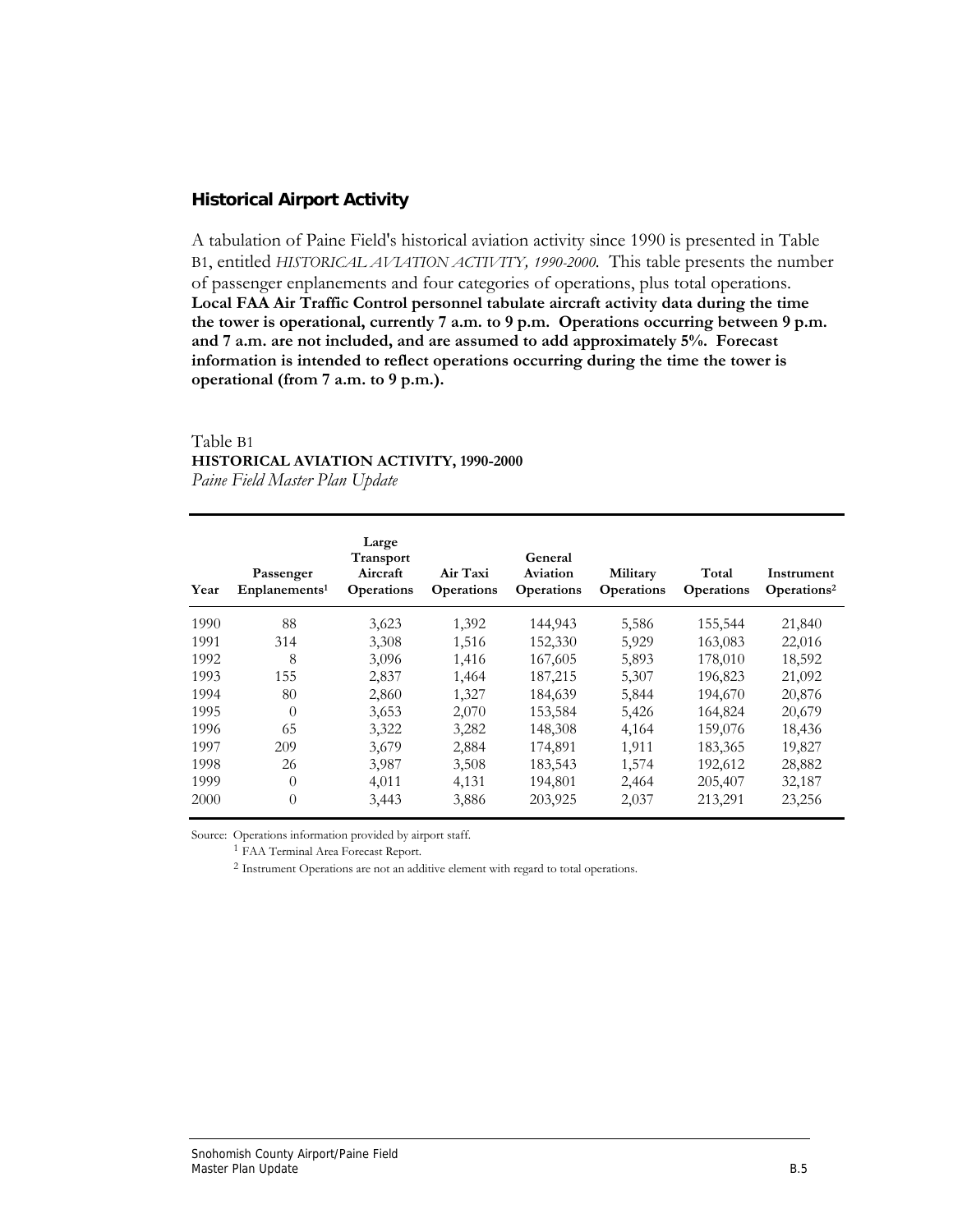- *Passenger Enplanements.* The passenger enplanements listed in the previous table are only those which occurred on military and charter flights. There is currently no scheduled airline passenger service provided to Paine Field.
- *Large Transport Aircraft Operations.* As counted by airport traffic control tower (ATCT) personnel in recent years, operations in this category (classified as Air Carrier by ATCT) include all aircraft capable of carrying over sixty passengers, including those aircraft used for cargo purposes, such as wide-body aircraft utilized by UPS, and using a three letter company designator (regardless of whether or not they actually are being utilized for passenger service). For the most part, these are made up of aircraft operating into or out of The Boeing Company or Goodrich.
- *Air Taxi Operations.* Operations in this class are made up of aircraft capable of seating less than 60 passengers, which are being utilized for passenger or air freight service and which use a three letter company designator or "Tango" (this is a definition used by ATCT personnel to classify aircraft operations. For planning purposes, air taxi operations will be included as part of the general aviation forecasts. Please refer to the Appendix for data from the Save Our Communities organization regarding the various possible definitions of air taxi, commuter, and regional airlines). At Paine Field, this category of operations is primarily made up of air freight operations with some non-scheduled passenger aircraft operations. As previously noted, there is currently no scheduled passenger airline service at Paine Field. However, in 1997, Horizon Airlines evaluated initiating service between Paine Field and Portland, OR with the thirty-seven seat DHC8-200 aircraft. Horizon ultimately decided to meet the projected growth in this market by increasing the size of their aircraft on the Seattle-Portland route from the DHC8 -200 to the seventy seat DHC8Q-400 and the fifty seat Canadair Regional Jet (CRJ200).
- *• General Aviation Operations.* Historically, the number of general aviation operations has been directly tied to economic conditions. Nationally, there was an upward trend in the number of general aviation operations during the 1990s. This was due primarily to the great economic condition experienced for a majority of the country and a decrease in the price of fuel. These national trends are reflected at Paine Field during the last four years, where the number of general aviation operations has increased. This reflects the strength of the local/regional economy and the strength of the demand for general aviation facilities in the Seattle Metropolitan area.
- *Instrument Operations.* Instrument operations have remained relatively flat through the 1990s, with a slight increase in the last few years. Instrument aircraft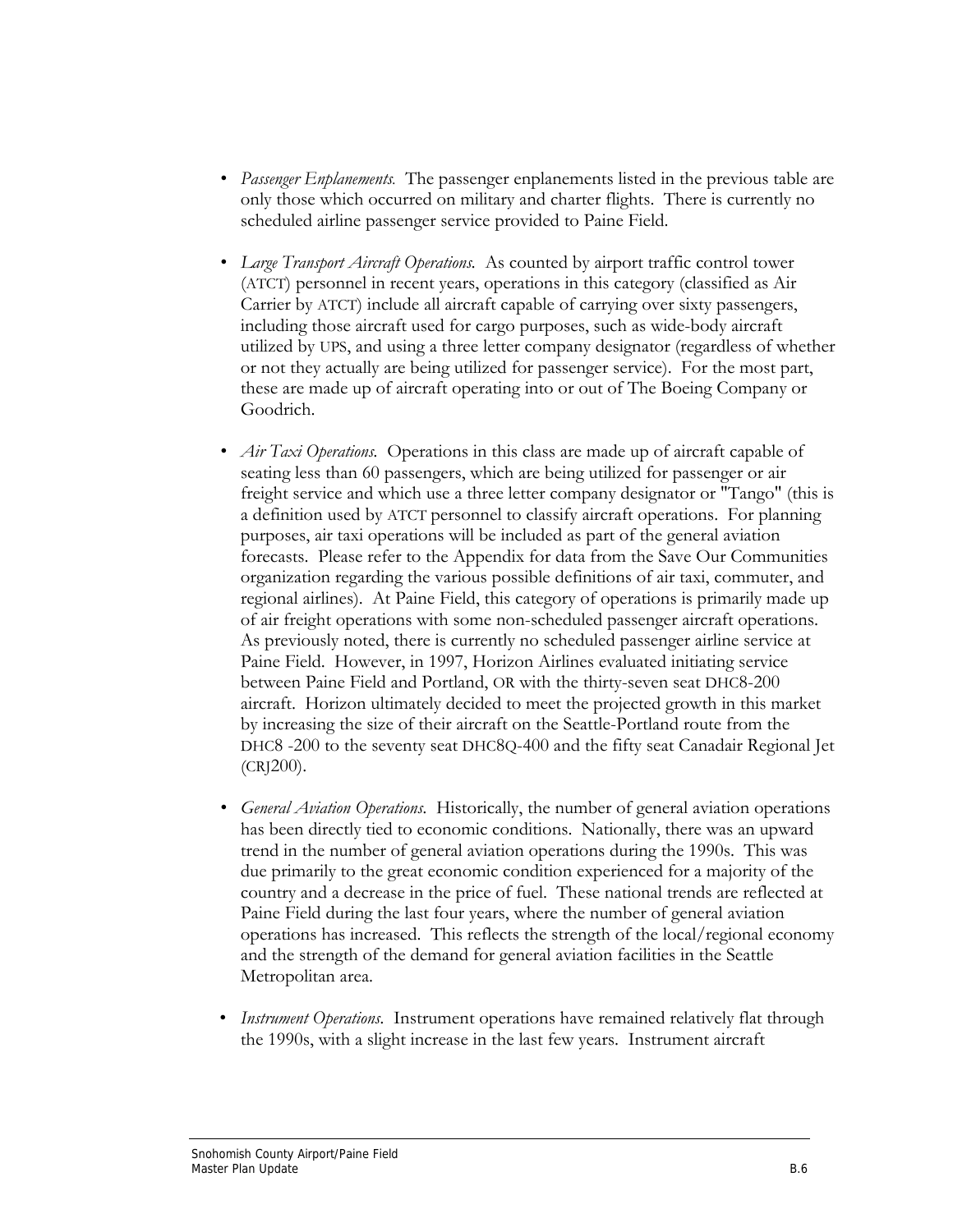operations are those operations conducted by aircraft filing an IFR flight plan operating in the vicinity of Paine Field.

*• Military Operations.* The number of military operations at the airport has declined since the last Master Plan. The U.S. Army Aviation Support Facility located on Paine Field was responsible for a majority of the operations. However, in September 1996, this squadron relocated from Paine Field to Fort Lewis reducing the number of military operations conducted at the airport. Currently, the primary military use is related to C-9 and C-12 aircraft, supporting the Everett based aircraft carrier – U.S.S Lincoln, which regularly visit the field picking up or delivering sailors and their equipment, as well as EA-6Bs stationed at Whidbey Island Naval Air Station (NAS). It is projected that the demand for military operational activity at the airport will remain at this present level through the planning period.

### **Unconstrained Passenger Enplanement Demand Forecast**

The projection of demand for passenger service; i.e., enplaned or boarding passengers at an airport, is an important part of the forecasting effort. In essence, passenger service projections form the cornerstone for formulating projections of air carrier/commuter aircraft operations. This task is more difficult at Paine Field because there is little history of passenger service on which to build a forecast. However, because of the population located in the vicinity of the airport, the driving time to Seattle-Tacoma International Airport (SEA-TAC), and the forecast population growth of the region, it can be reasonably assumed that some level of unconstrained demand exists for passenger service at Paine Field.

### Passenger Service Demand Forecast Methodology

The methodology used to determine demand for passenger service at Paine Field involved determining an existing *domestic originating passenger to population* (PAXdo/POP) ratio for Seattle-Tacoma International Airport, then relating that ratio to the various population levels likely to be served by Paine Field if passenger service were available. Because of the existence of the most accurate and consistent population data and operational data for SEA-TAC, calendar year 1999 was chosen as the base year for determining the PAX<sup>do</sup>/POP ratio. For this calculation, the area considered as the service area for SEA-TAC was a ten-county area in northwest Washington, consisting of Snohomish, King, Pierce, Skagit, Thurston, Grays Harbor, Mason, Kitsap, Island, and Lewis counties (this service area is consistent with the "market-shed" served by SEA-TAC as defined in the *Flight Plan Project* published in 1992 by the Puget Sound Air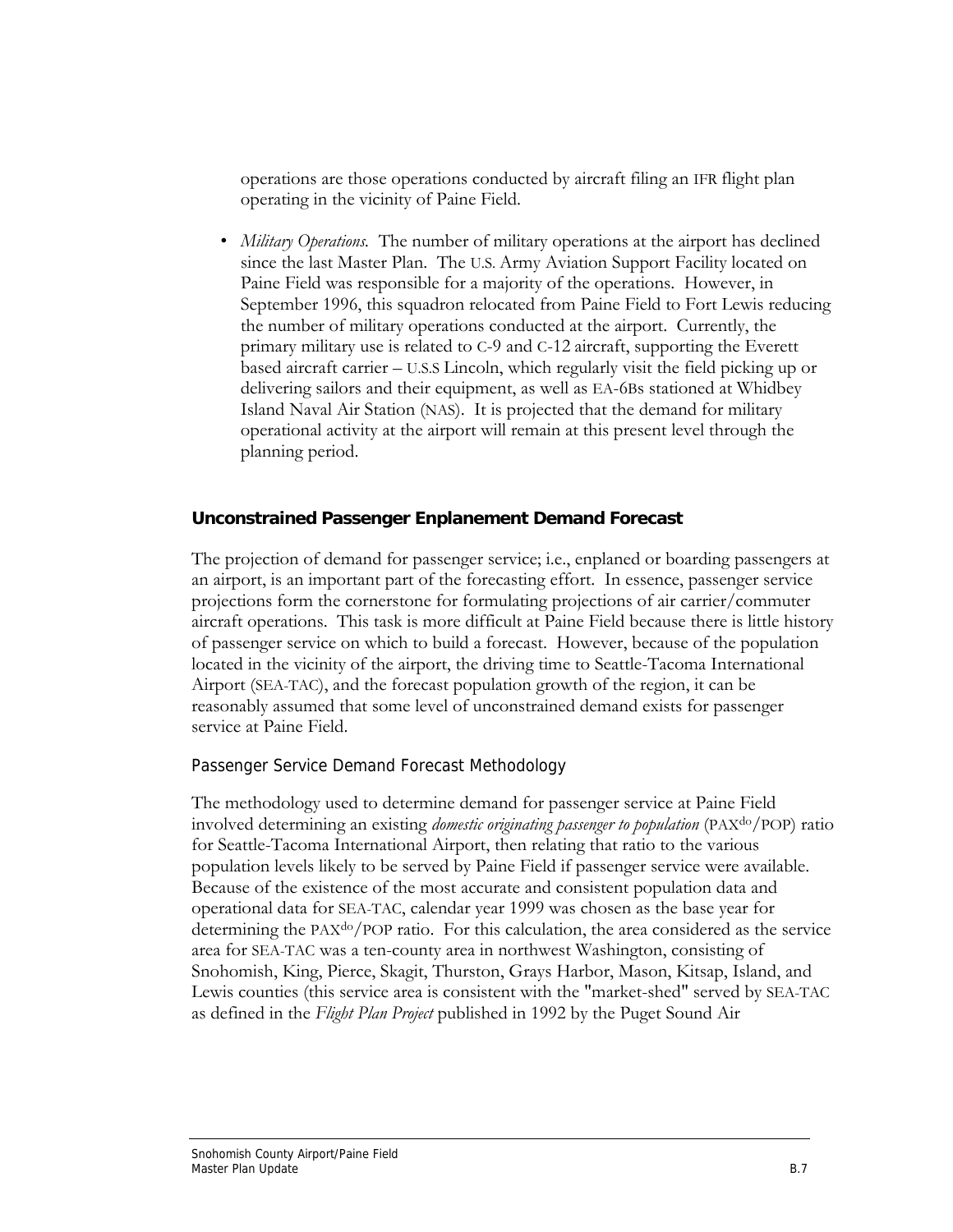Transportation Committee, with the exception that Whatcom County was included in the *Flight Plan Project*).

Through the 1990s, SEA-TAC experienced tremendous growth in terms of both passenger and cargo levels. Annual operations have increased from 355,077 in 1990 to 433,660 in 1999, representing a twenty-two percent increase. Additionally, passenger levels (domestic and international) increased seventy-five percent through these same years. In addition to a robust 16.4% growth in population within the SEA-TAC service area during the 1990s, the PAXdo/POP (8,608,553 enplanements/3,739,722 population) ratio for SEA-TAC increased to 2.30 in 1999 (2.30 domestic originating passengers annually for each person living within the defined service area). This is higher than the ratio used in the 1995 *Master Plan (MP)*, which was based on the PAX<sup>do</sup>/POP (4,895,840) enplanements/3,211,757 population) ratio of 1.52 experienced at SEA-TAC in 1990. If only regional destinations, those within the 500-mile circle are considered (e.g., Bellingham, Vancouver, B.C., Port Angeles, Portland, Missoula, Butte, Kalispell, Helena, Yakima, Spokane, Pasco, Eugene, Boise, Pullman, and Sun Valley), the 1999 PAXdo/POP ratio is 0.22 (828,160 enplanements/3,739,722 population). This is an increase from SEA-TAC's 1990 regional PAX<sup>do</sup>/POP ratio of 0.17 (538,865 enplanements/3,211,757 population) as used in the 1995 MP.

With these ratios as a basis, four scenarios for unconstrained enplanement demand at Paine Field were formulated. This methodology uses the PAX<sup>do</sup>/POP ratio and census tract or county population projections for the defined service areas to determine enplanement demand forecasts. Snohomish County, the U.S. Census Bureau, and the Puget Sound Regional Council provided census tract population projections. In addition, estimated 1999 census information and population projections from the U.S. Census Bureau were utilized for all counties within the service area. The population projections provided by these entities are estimated to the year 2020. Because the forecasts are a twenty-year time frame, a trend projection based on historical data was used to determine the year 2021 population. In all scenarios, the PAXdo/POP ratios remain the same throughout the forecasting period.

1. *National Service Low Range.* This scenario considers the provision of passenger service at Paine Field with both national and regional destinations available (similar to the domestic service destinations presently served by aircraft operating at SEA-TAC). In this scenario, it is projected that passengers will only be captured from a service area within a thirty minute drive time of Paine Field (a map estimating the thirty minute driving distance from the airport was provided by the Snohomish County Public Works Department). The time of day for the model was based on the p.m. peak time frame of 4:30 p.m. to 5:30 p.m., which is consistent with the modeling approach used in the 1995 MP. The area is illustrated in the following figure, entitled *PAINE FIELD SERVICE AREA - THIRTY MINUTE DRIVE TIME*. It is realized that passengers are likely to be captured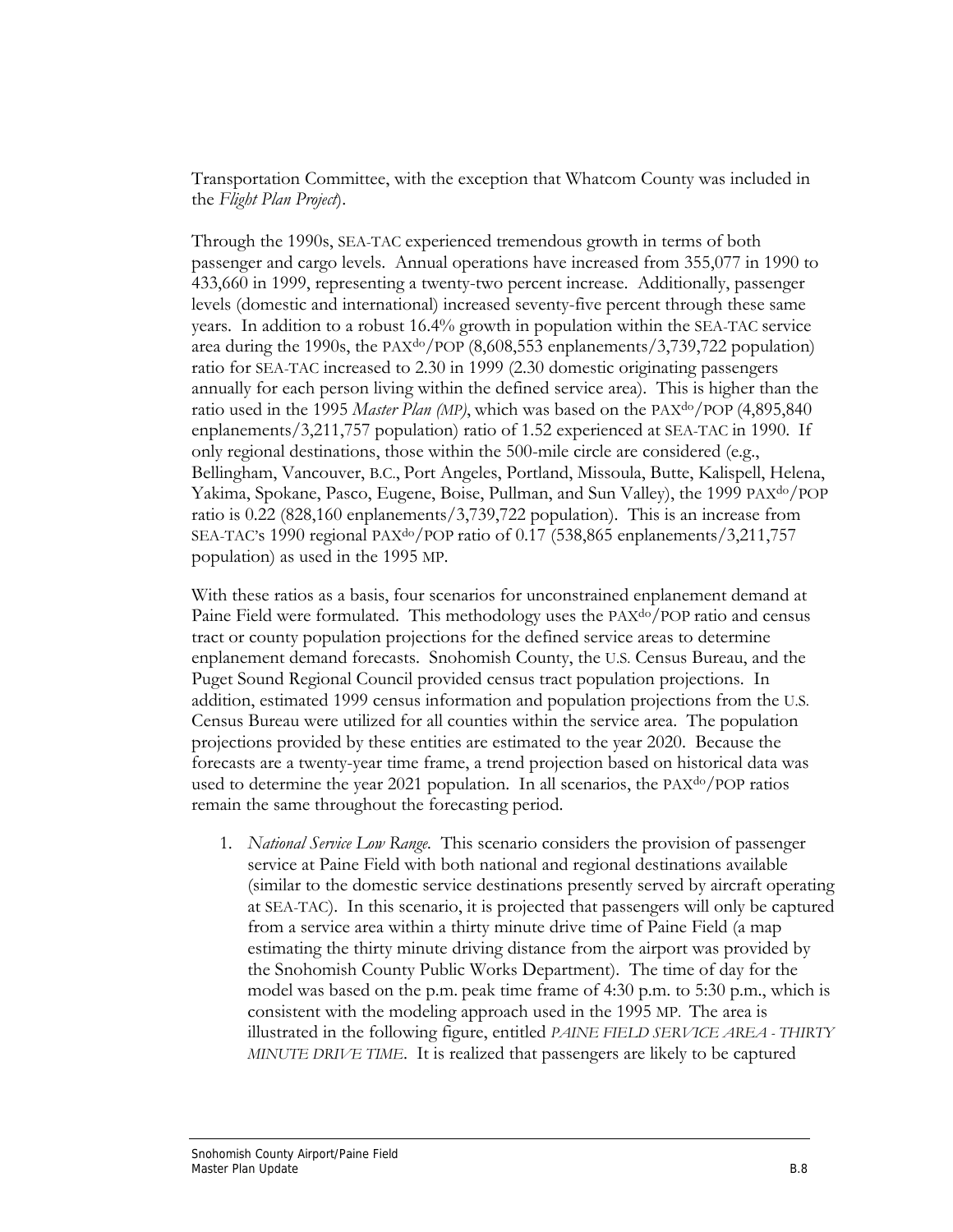from beyond the thirty minute area; however, this relatively small area was utilized to represent the minimum area from which Paine Field might attract passengers. As can be noted in the following table, entitled *UNCONSTRAINED ENPLANEMENT DEMAND FORECAST, 2001-2021*, the national low forecast indicates a passenger demand of 769,646 in 2001 increasing to 996,180 by the year 2021. This compares with the 1995 MP forecast demand of 553,000 in 2014 (the last year provided in that planning study). The increased demand over that projected in the 1995 MP is due primarily to a higher PAXdo/POP ratio and to a lesser extent, due to the population increase within the low range service area.

- 2. *National Service High Range.* This scenario considers the same national service defined above, with a larger service area. The service area for the high range scenarios is increased to include all of Snohomish, Skagit and Island counties, in addition to those portions of King county within a thirty minute drive of Paine Field. Passenger demand for this scenario is 1,137,263 in 2001 and is forecast to increase to 1,562,219 by 2021. The 1995 MP forecast demand was 895,000 by the year 2014. As stated above, this increase is primarily due to a higher PAXdo/POP ratio.
- 3. *Regional Service Low Range.* This scenario considers the same service area as Scenario 1 (thirty minute drive time) with the provision of only regional passenger service. For the most part, regional service is defined as providing service only to destinations within 500 miles (e.g., Bellingham, Vancouver, B.C., Port Angeles, Portland, Missoula, Butte, Kalispell, Helena, Yakima, Spokane, Pasco, Eugene, Boise, Pullman, Kelowna, Victoria, and Sun Valley), on aircraft seating less than 60 passengers (e.g., DHC-6, DHC-7, DHC8-200/300, EMB-120, Fokker F-27, etc.), although regional jets (EMB-135/145, CRJ-200, BAe-146, Fokker F-28, and larger turboprops such as the DHC8Q-400) are now being utilized in the United States (including SEA-TAC). This is consistent with the regional service type of aircraft and destinations presently operating at SEA-TAC. This scenario postulates a passenger demand of 117,929 and is forecast to increase to 152,640 by 2021. This compares with the 1995 MP of 96,000 by the year 2014. The increased demand is primarily due to a larger service area within the thirty minute drive area.
- 4. *Regional Service High Range.* As with the preceding scenario, only regional service is considered; however, the service area is increased to include all of Snohomish, Skagit and Island counties, in addition to those portions of King county within a thirty minute drive of Paine Field. This scenario estimates a passenger demand of 174,257 in 2001, increasing to 239,371 by the year 2021. This compares with the 1995 MP forecast of 155,000 by the year 2014. Again, this increase is due to a higher PAX<sup>do</sup>/POP ratio and a larger thirty minute drive time area.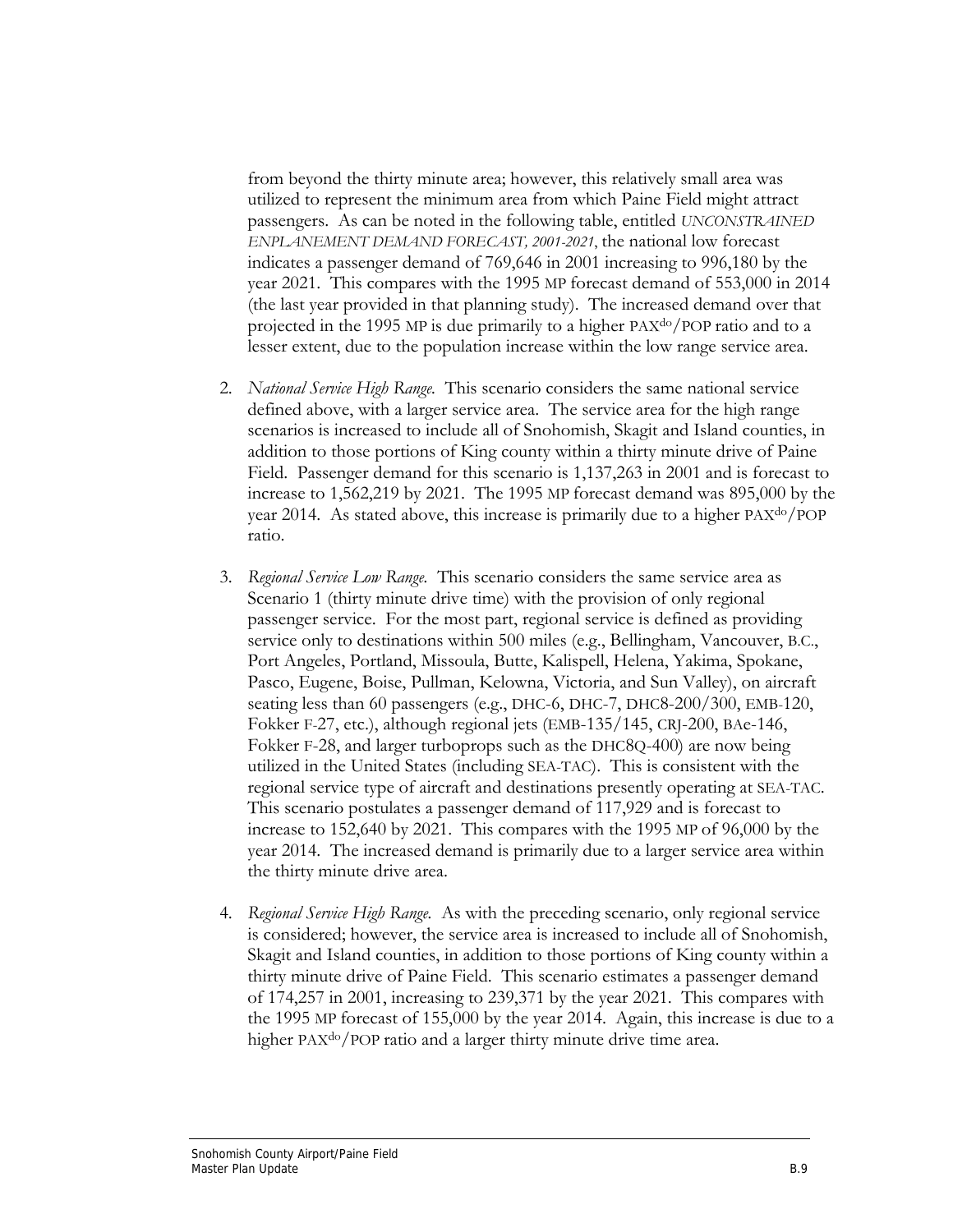Although these forecasts are considered to be unconstrained, one long-term constraint has been factored in. If Paine Field provides commercial passenger service, this service would supplement that which is currently provided at SEA-TAC. The type of services offered at "supplemental" airports is an important consideration in determining the number of enplaned passengers that will be captured in a certain market. Passengers will tend to choose the airport with the most convenient schedule, widest range of destinations and lowest price combination, even if there is a longer ground trip required to get to the airport. The best selection of airline schedules for longer stage length trips and those to very small regional markets will only be available at the region's primary airport (SEA-TAC). Therefore, it is estimated that passenger demand at Paine Field would consist of no more than 50% of the medium- to long-haul stage length domestic market (trips of over 500 miles), and only 85% of the short-haul regional market. This assumption is consistent with assumptions made in *Flight Plan* during the forecasting process for that project and has been confirmed (to the degree possible) with passenger data available from SEA-TAC.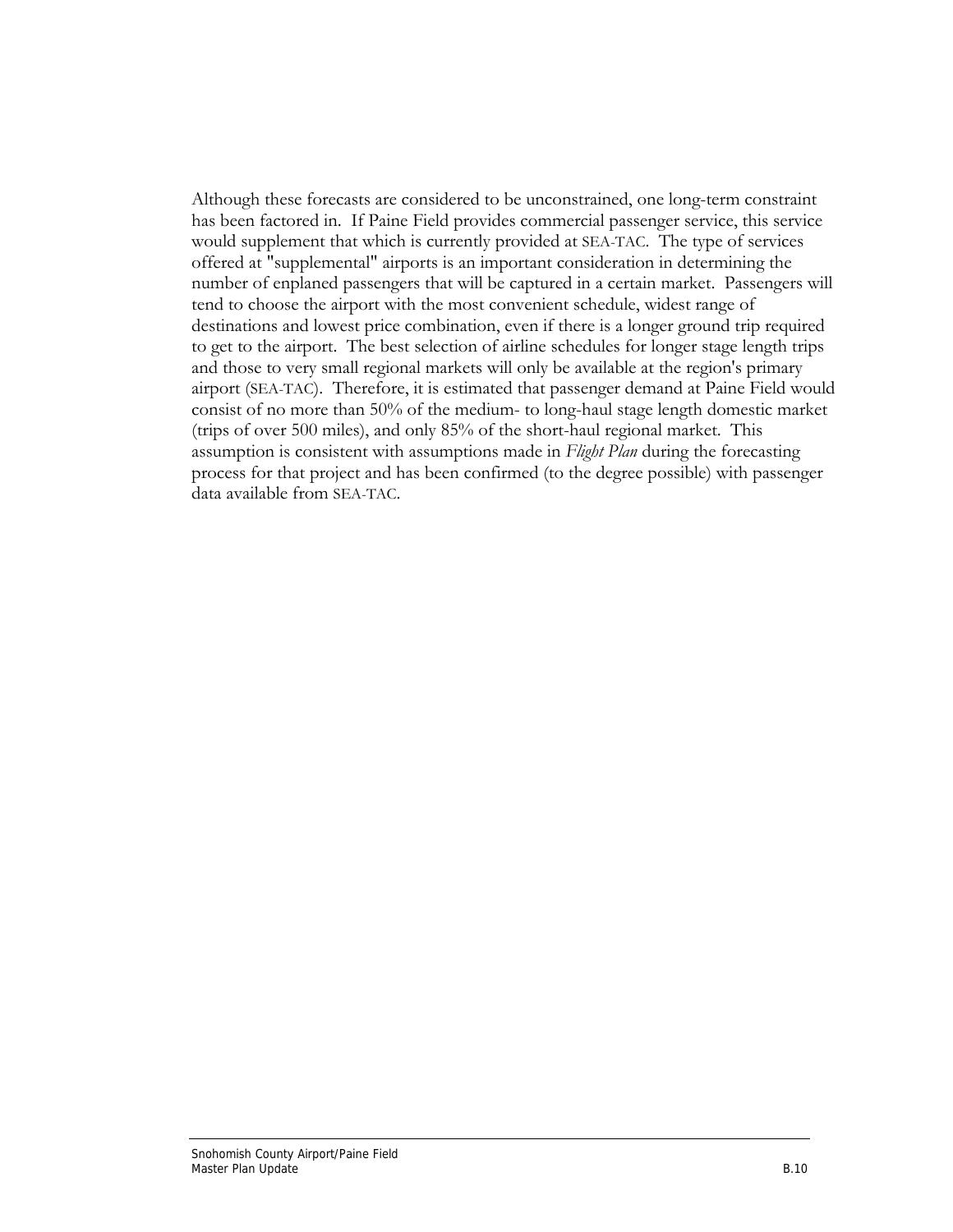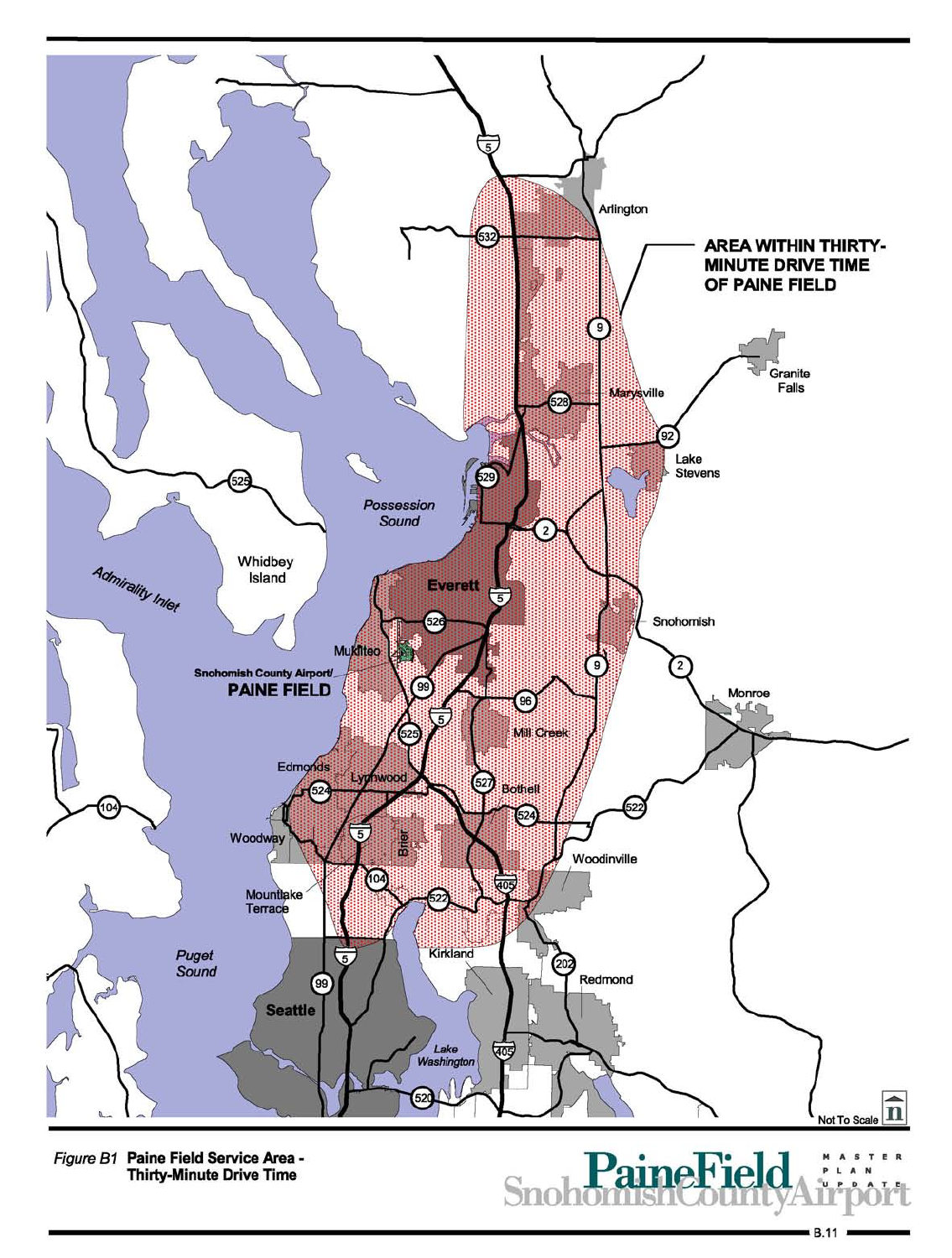The unconstrained forecasts do not consider what happens in a new market. In other words, the forecasts do not consider the fact that when a new service is offered it will take some time for that market to mature and reach its full potential. The forecasts are only intended as a measure of demand within the market area.

Enplanement forecasts are presented in the following table, entitled *UNCONSTRAINED ENPLANEMENT DEMAND FORECAST, 2001-2021*. The columns include data from: *Flight Plan* (Puget Sound Air Transportation Committee, 1992) and four scenarios for enplanement projections. A graphic presentation of the enplanement demand forecast is provided in the following figure, entitled *UNCONSTRAINED ENPLANEMENT DEMAND FORECAST SCENARIOS.*

#### Table B2 **UNCONSTRAINED ENPLANEMENT DEMAND FORECAST, 2001-2021**  *Paine Field Master Plan Update*

| Year | Flight<br>Plan | Scenario 1<br><b>National Service</b><br>Low Range | Scenario 2<br><b>National Service</b><br><b>High Range</b> | Scenario 3<br><b>Regional Service</b><br>Low Range | Scenario 4<br><b>Regional Service</b><br><b>High Range</b> |
|------|----------------|----------------------------------------------------|------------------------------------------------------------|----------------------------------------------------|------------------------------------------------------------|
| 2001 |                | 769,646                                            | 1,137,263                                                  | 117,929                                            | 174,257                                                    |
| 2002 |                | 780,736                                            | 1,157,593                                                  | 119,628                                            | 177,372                                                    |
| 2003 |                | 791,826                                            | 1,177,922                                                  | 121,328                                            | 180,487                                                    |
| 2004 | 1,070,000      | 802,916                                            | 1,198,252                                                  | 123,027                                            | 183,602                                                    |
| 2005 |                | 814,006                                            | 1,218,581                                                  | 124,726                                            | 186,717                                                    |
| 2006 |                | 825,096                                            | 1,238,910                                                  | 126,425                                            | 189,832                                                    |
| 2009 | 1,220,000      | 865,019                                            | 1,312,096                                                  | 132,543                                            | 201,046                                                    |
| 2011 |                | 891,634                                            | 1,360,887                                                  | 136,621                                            | 208,522                                                    |
| 2014 | 1,430,000      | 922,998                                            | 1,421,287                                                  | 141,426                                            | 217,777                                                    |
| 2016 |                | 943,907                                            | 1,461,553                                                  | 144,630                                            | 223,946                                                    |
| 2021 |                | 996,180                                            | 1,562,219                                                  | 152,640                                            | 239,371                                                    |

Flight Plan Interpolated from Alternate #14, The Flight Plan Project, Draft Final Report and Final

Environmental Impact Statement, 1992, Puget Sound Regional Council.<br>National Service Forecast with Airport served by national and regional air carriers. Forecast with Airport served by national and regional air carriers.

Regional Service Forecast with Airport served by regional air carriers only.<br>
Low Range Enplanements captured only from area within 30 minute Low Range Enplanements captured only from area within 30 minute drive time.<br>High Range Enplanements captured from area within 30 minute drive time and f

Enplanements captured from area within 30 minute drive time and from all of Snohomish, Skagit and Island counties.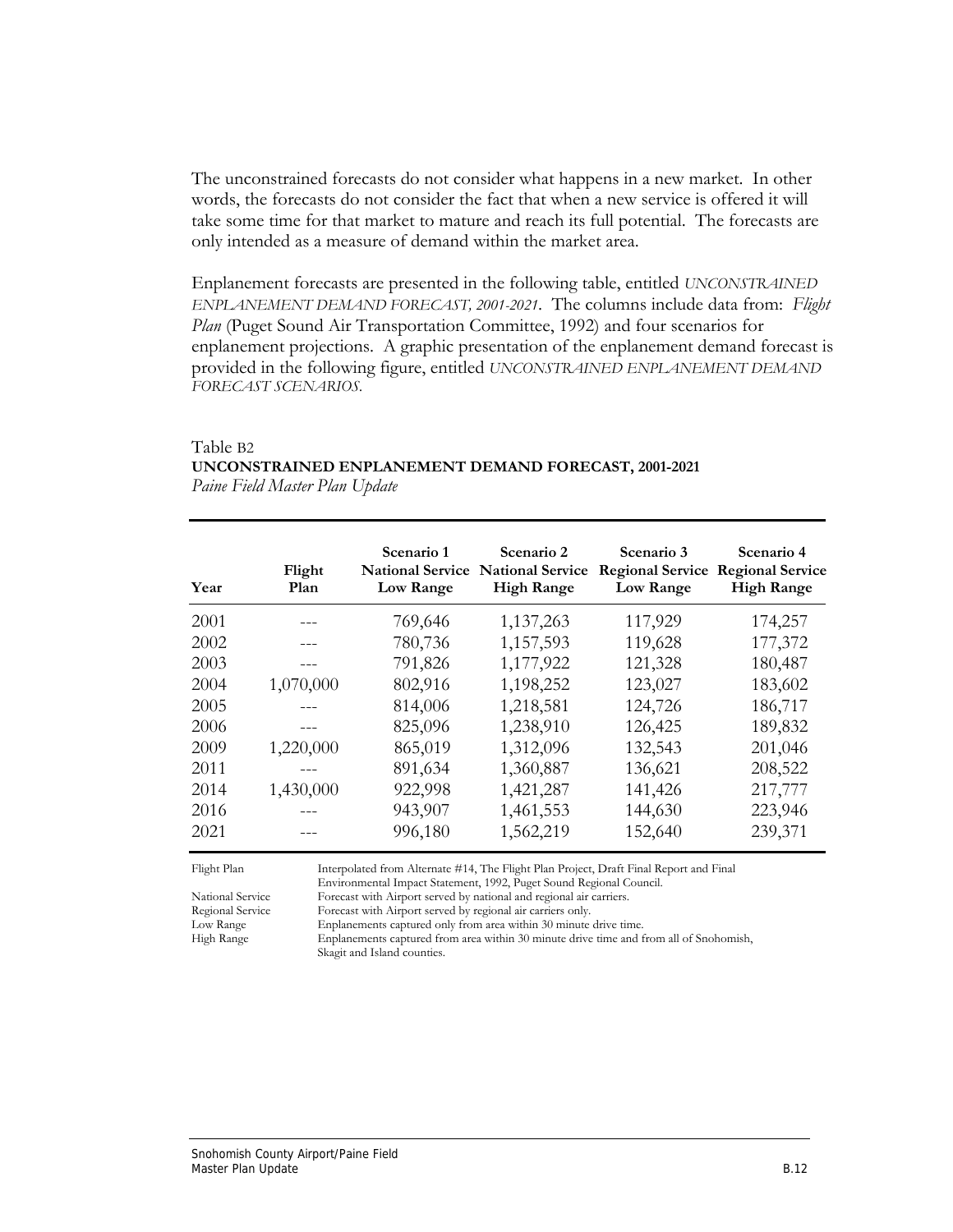#### Figure B2 **UNCONSTRAINED ENPLANEMENT DEMAND FORECAST SCENARIOS**  *Paine Field Master Plan Update*



### **Unconstrained Air Carrier/Commuter Operations Demand Forecast**

The next step in the forecasting process is to project the demand for Air Carrier/ Commuter aircraft operations, using the forecast of enplanements as a basis. This process normally involves the evaluation of the type of passenger aircraft that have served the airport in the past and a projection of the type that will serve the airport in the future. With the type of passenger aircraft known, average seating capacity and load factors can be formulated, which then can be equated to a quantity of aircraft operations that will be needed to accommodate forecast enplanement demand.

While the trend of commuter airlines is leaning towards the use of larger regional jets (50-70 seats) and turboprops, it is not necessarily the case that all regional carriers will provide service with larger aircraft. From an operational standpoint, Paine Field's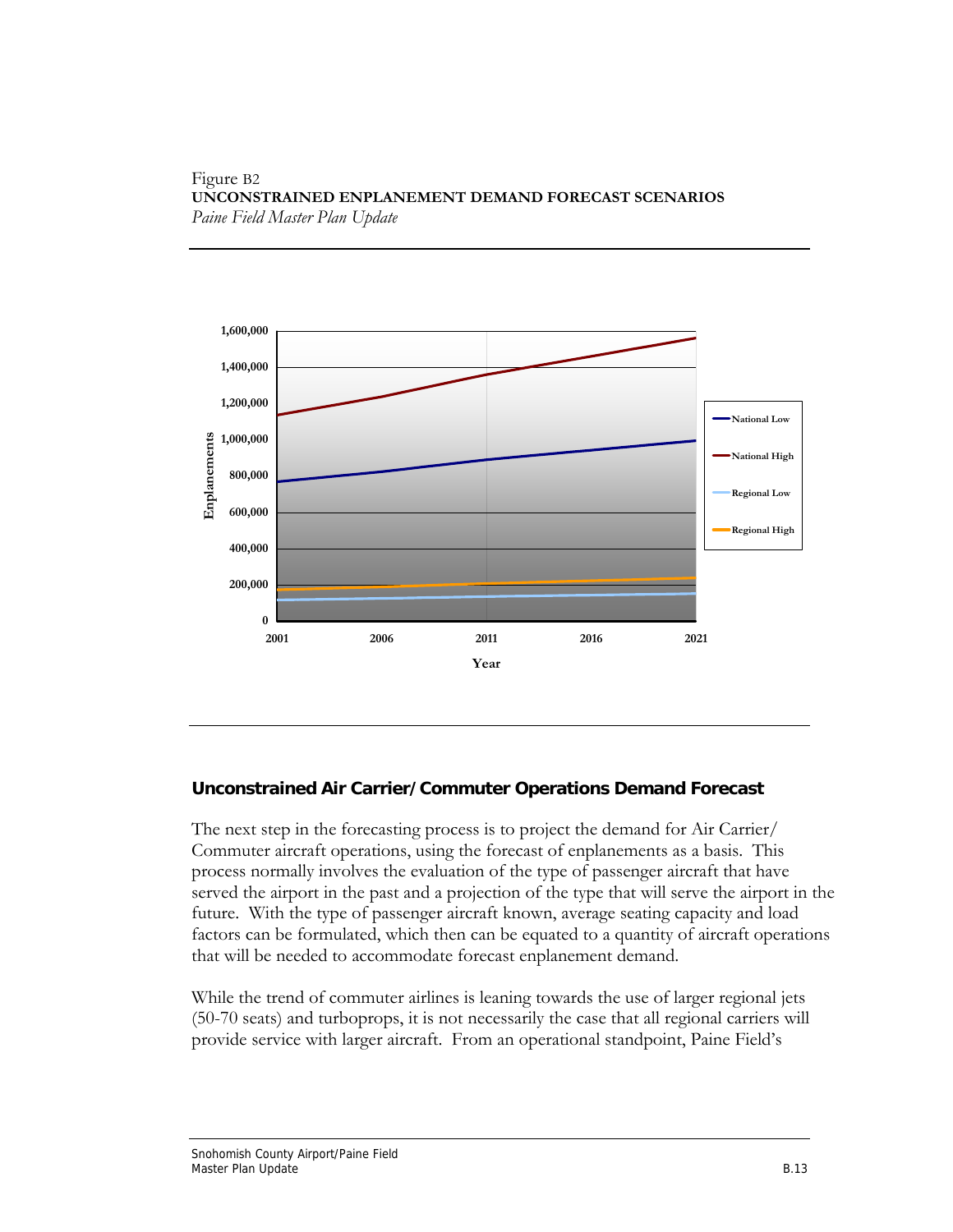market size may not necessitate the use of the larger 70-seat aircraft. As a result of contract negotiations with pilot unions, most airlines have adopted a "pilot contract agreement", precluding pilots of regional carriers from operating aircraft with more than 60 seats. As more and more airlines strive for higher load factors and more profitability, it is inevitable that a certain number of existing and/or newly implemented routes will be relinquished to regional carriers. This pilot contract agreement is not necessarily an issue for Horizon Airlines, which has ordered fourteen 70-seat Canadair CRJ-700s and fifteen 70-seat DeHavilland DHC8Q-400 turboprop aircraft.

Because the airport has no scheduled passenger service at this time, historic data on aircraft type and seating capacity cannot be used as a basis for future projections; therefore, assumptions regarding national trends as identified in *FAA Aviation Forecasts Fiscal Years 2000-2011* have been utilized as the foundation on which to build the forecast of Air Carrier/Commuter aircraft operations. Per the *FAA Aviation Forecast Fiscal Years 2000-2011,* and for purposes of this forecast documentation, Air Carrier is defined as an airline providing scheduled passenger service with aircraft larger than 60 seats, and Commuter/Regional is being defined as an airline primarily providing scheduled passenger service with aircraft a maximum of 60 seats. This is also consistent with current FAA Air Traffic counting criteria (air carrier vs. air taxi). Please refer to the Appendix for data from the Save Our Communities organization regarding the various possible definitions of air taxi, commuter, and regional airlines.

It is assumed in the forecast calculations that commuter/regional aircraft will provide service only to destinations within 500 miles and will primarily utilize aircraft seating less than 60 passengers (e.g. DHC-6, DHC-7, DHC-8-200/300, EMB-120, BAe 146, Fokker F-27, etc.). Also included in the commuter/regional aircraft fleet are several regional jet types (e.g., EMB-135/145, CRJ-200, Fokker F-28, etc.), which are now being utilized in numerous markets in the United States (including SEA-TAC) for short-haul destinations. The "less than 60 passenger" assumption relating to commuter/regional aircraft will only be utilized in the demand forecasts section of this document. Analysis related to noise and facility needs require more refined aircraft type determinations.

The assumptions used relating to air carrier aircraft operations include:

• Domestic air carrier aircraft had an average seating capacity of 149.7 in 1999, which is less than the FAA forecasted in the early 1990s. The FAA projects this to gradually increase to 158.5 in 2011. Because air carrier operations at Paine Field would primarily be focused on shorter stage length trips, the *Paine Field Master Plan Update* forecasts are based on the average seating capacity of air carrier aircraft remaining at 147 through the end of the planning period (the combined average seating capacity of the B-737-300, the MD-80, and the Boeing next generation aircraft, B-737-700/800/900).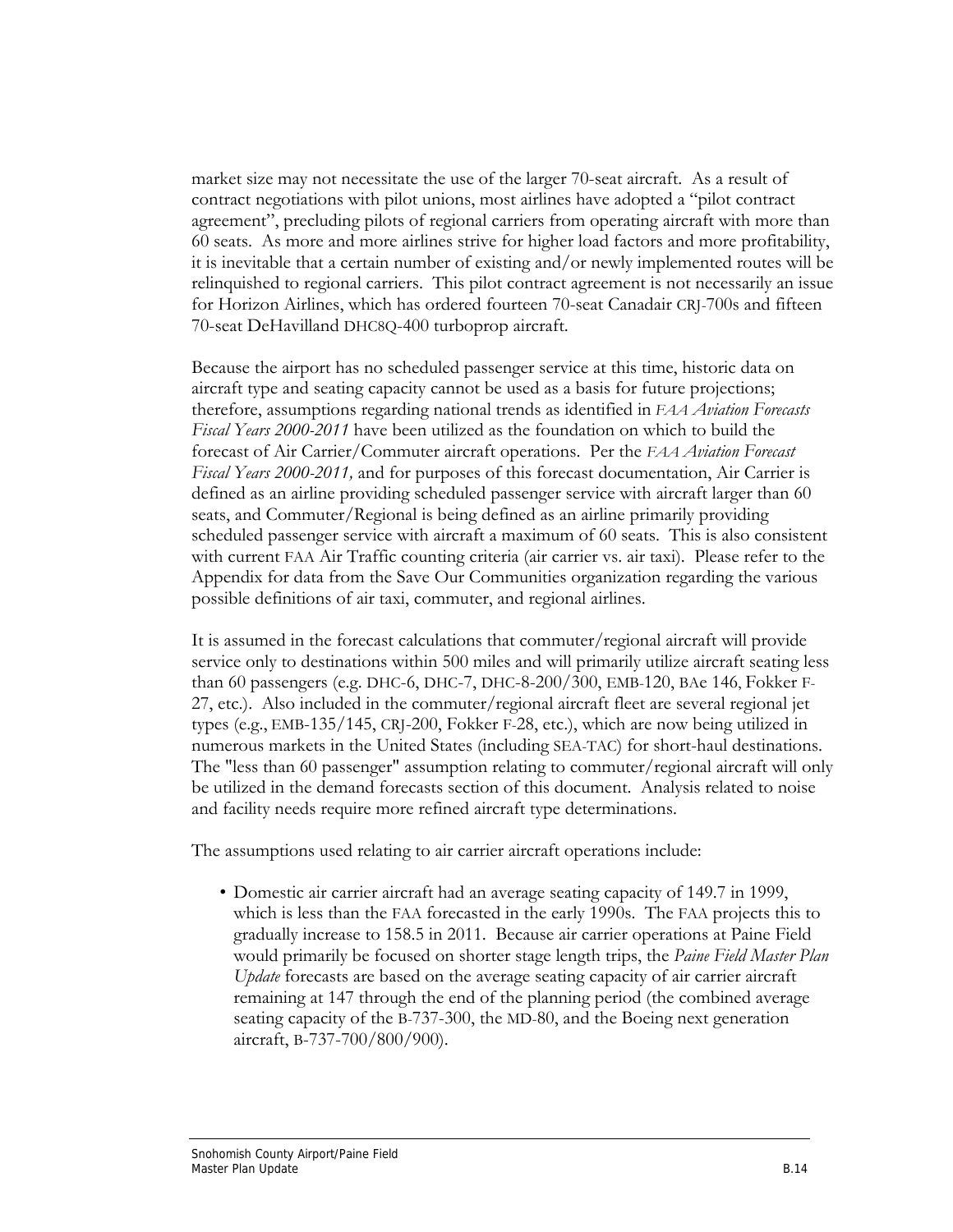• Domestic air carriers achieved a 69.8 percent load factor in 1999, significantly more than the FAA forecasted in the early 1990's. This forecast uses the new projected load factors of 69.3 percent for 2000, decreasing to 68.3 percent in 2002, increasing to 69.5 percent in 2005 and 70.0 percent in the years 2006-2011. Beyond the year 2011, the forecasts will continue to be based on a load factor of 70.0 percent for air carrier aircraft.

The assumptions used relating to commuter/regional aircraft operations include:

- FAA indicates that commuter/regional aircraft average seating capacity grew from 22.9 in 1992 to 36.0 in 1999 and is projected to grow to 44.3 in 2011 (a 2.1% annual growth rate). This reflects the introduction of many larger aircraft, including regional jets into the market. Beyond the year 2011, the forecasts are based on the average commuter/regional aircraft seating capacity remaining at 44.3. (This growth of aircraft seating capacity is the impetus for the reduction of operations depicted in the following figure, entitled *UNCONSTRAINED AIR CARRIER & COMMUTER OPERATIONS DEMAND FORECAST SCENARIOS*).
- FAA indicates that the average commuter/regional load factor was 48.3 in 1992, increased to 57.6 percent in 1999, and is forecast to grow to 61.6 in 2011. Beyond the year 2011, the forecasts are based on a load factor remaining at 61.6 percent for commuter/regional aircraft.

It may be of interest to note that in the 1995 MP, domestic air carriers had an average seating capacity of 151.1, while achieving a 62.6% load factor, and regional carriers had an average seating capacity of 22.9, while achieving a 48.3% load factor. Operations demand forecast is presented below in the following table, entitled *UNCONSTRAINED AIR CARRIER & COMMUTER OPERATIONS DEMAND FORECAST, 2001-2021.* In addition to the four forecast scenarios, the following table also presents forecasts from the *Flight Plan*.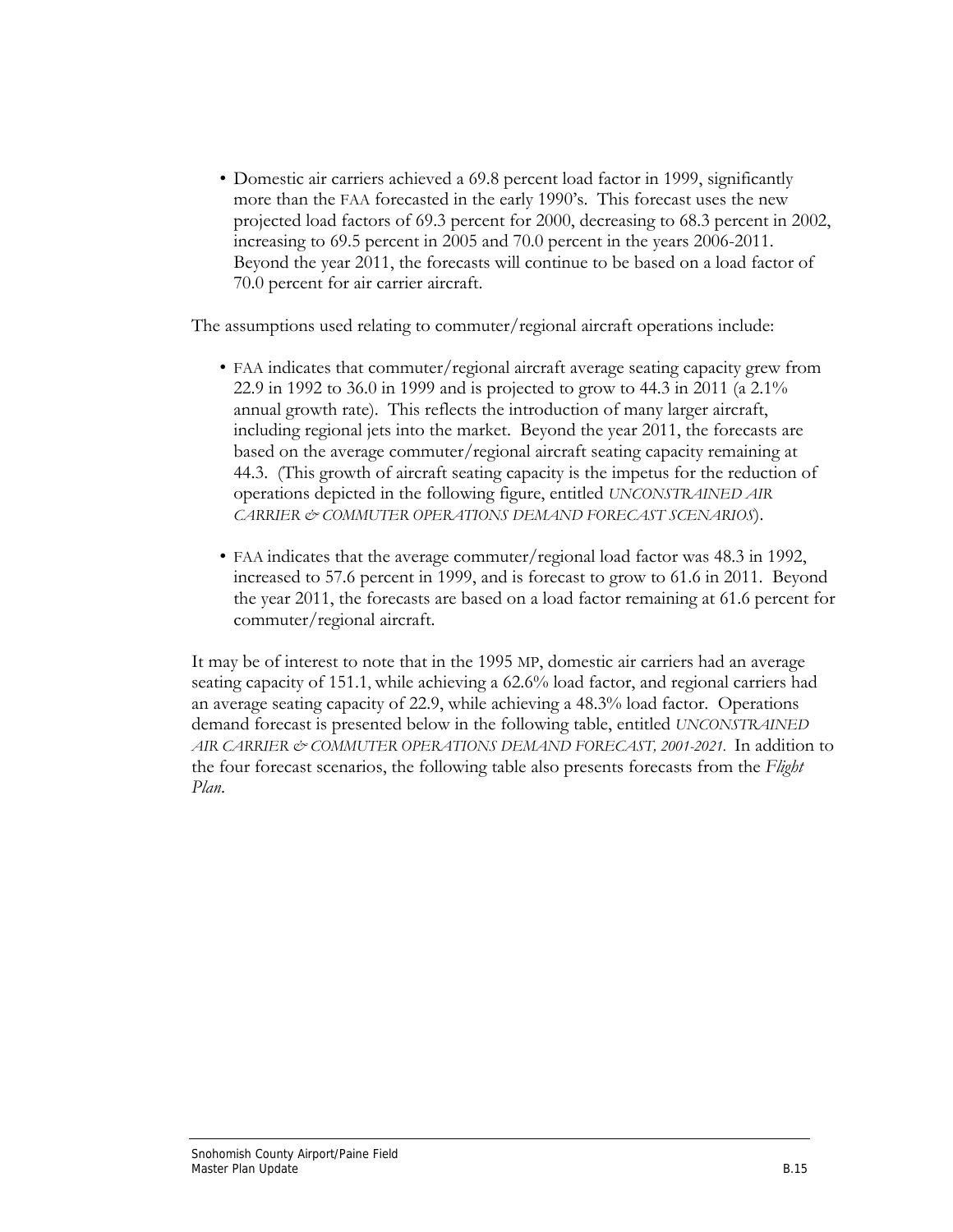#### Table B3 **UNCONSTRAINED AIR CARRIER & COMMUTER OPERATIONS DEMAND FORECAST, 2001-2021**

*Paine Field Master Plan Update*

| Year | Flight<br>Plan | Scenario 1<br><b>National Service</b><br>Low Range | Scenario 2<br><b>National Service</b><br><b>High Range</b> | Scenario 3<br><b>Regional Service</b><br>Low Range | Scenario 4<br><b>Regional Service</b><br><b>High Range</b> |
|------|----------------|----------------------------------------------------|------------------------------------------------------------|----------------------------------------------------|------------------------------------------------------------|
| 2001 |                | 23,893                                             | 35,305                                                     | 11,005                                             | 16,261                                                     |
| 2002 |                | 24,042                                             | 35,647                                                     | 10,873                                             | 16,121                                                     |
| 2003 |                | 23,985                                             | 35,680                                                     | 10,745                                             | 15,984                                                     |
| 2004 | 33,760         | 24,185                                             | 36,093                                                     | 10,759                                             | 16,057                                                     |
| 2005 |                | 24,128                                             | 36,121                                                     | 10,635                                             | 15,921                                                     |
| 2006 |                | 24,094                                             | 36,178                                                     | 10,514                                             | 15,788                                                     |
| 2009 | 35,460         | 24,489                                             | 37,145                                                     | 10,252                                             | 15,551                                                     |
| 2011 |                | 24,934                                             | 38,057                                                     | 10,259                                             | 15,659                                                     |
| 2014 | 35,400         | 25,811                                             | 39,746                                                     | 10,620                                             | 16,354                                                     |
| 2016 |                | 26,396                                             | 40,872                                                     | 10,861                                             | 16,817                                                     |
| 2021 |                | 27,858                                             | 43,687                                                     | 11,462                                             | 17,975                                                     |

seating capacity of aircraft and increasing load factors (see assumptions in text above).

Flight Plan Flight Plan Interpolated from Alternate #14, The Flight Plan Project, Draft Final Report and Final Environmental Impact Statement, 1992, Puget Sound Regional Council.<br>National Service Forecast with Airport served by national and regional air carriers. National Service Forecast with Airport served by national and regional air carriers. Regional Service Forecast with Airport served by regional air carriers only. Low Range Enplanements captured only from area within 30 minute drive time. High Range Enplanements captured from area within 30 minute drive time and from all of Snohomish, Skagit, and Island counties.<br>Note: Although passenger enplane Although passenger enplanement demand is forecast to increase, the number of commercial service operations is forecast to remain stable or increase only slightly because of increasing

Snohomish County Airport/Paine Field Master Plan Update **B.16**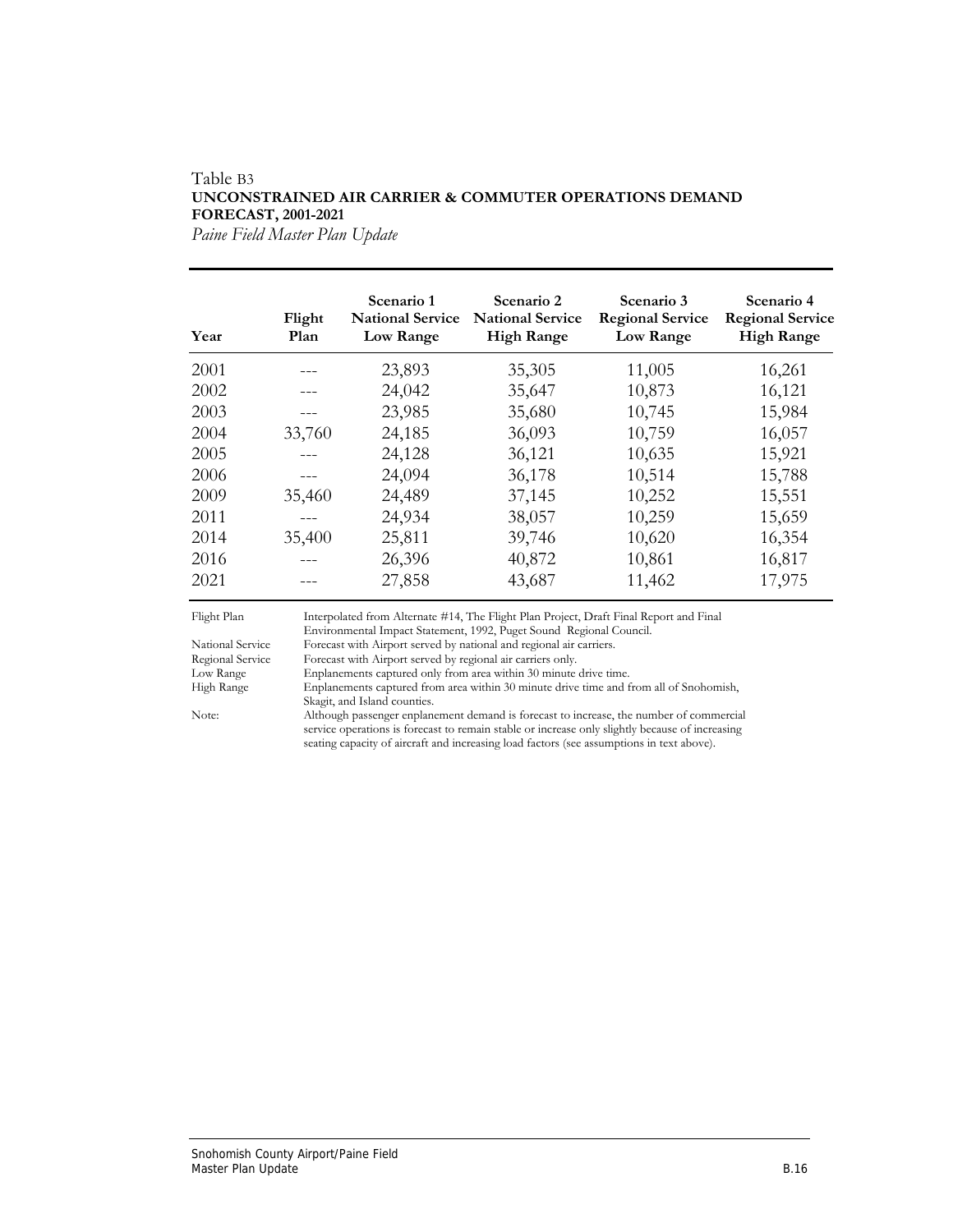#### Figure B3 **UNCONSTRAINED AIR CARRIER & COMMUTER OPERATIONS DEMAND FORECAST SCENARIOS**  *Paine Field Master Plan Update*

**45,000 40,000 National Low 35,000 National High 30,000 Regional Low** Operations **Operations Regional High 25,000 95 MP National Low 95 MP National High 20,000 95 MP Regional Low 15,000 95 MP Regional High10,000 5,000 2001 2006 2011 2016 2021 Year**

 Decrease in operations from 2010-2011 for the MP Update is reflective of an increase in average seats per aircraft from 36 to 44.3.

### **Manufacturing/Maintenance Large Transport Activity**

There are currently two aviation manufacturing/maintenance organizations located at Paine Field, the Boeing Company and Goodrich. Large transport jet aircraft flight operations associated with these businesses (utilizing the same aircraft types as those used for "air carrier" passenger and freight activity) are conducted at Paine Field; however, because these operations are not related to commercial passenger service, they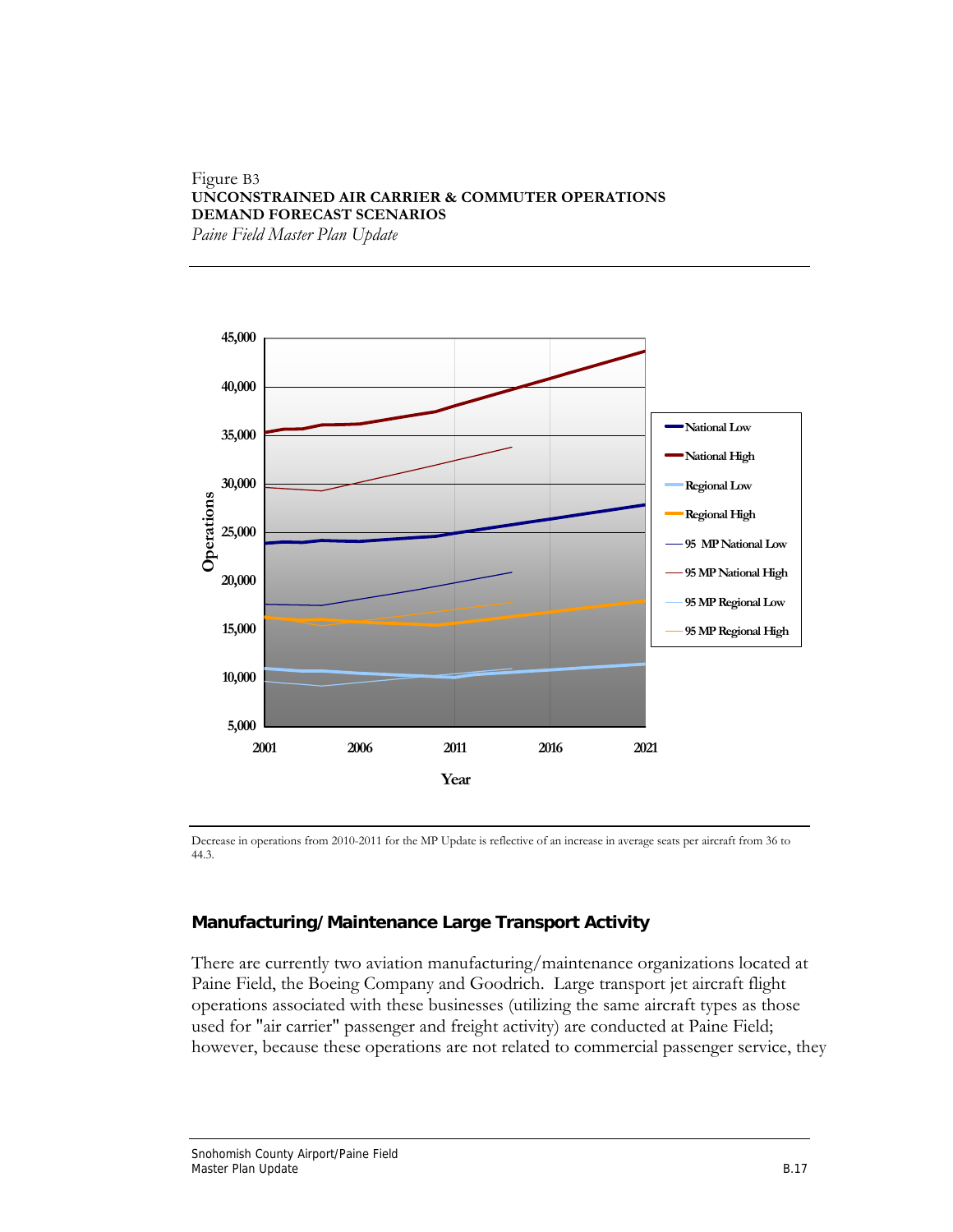have not been taken into consideration in the table above. Existing and projected flight operations at the airport associated with these two companies are presented in the following table entitled, *MANUFACTURING/MAINTENANCE LARGE TRANSPORT AIRCRAFT ACTIVITY FORECAST.* The types of aircraft expected to be operating at Paine Field by the Boeing Company include the B-737, B-747, B-757, B-767 and B-777. In addition to these aircraft, flight operations forecast for Goodrich also include the B-727, along with the MD-80 and DC-10 aircraft. Boeing is currently evaluating the option of relocating their B-737 and B-757 aircraft assembly operation from Renton to Paine Field. According to the *FAA Terminal Area Forecasts,* there were approximately 378 air carrier operations conducted at Renton Municipal Airport. These additional operations could be expected at Paine Field if the Boeing relocation were to come to fruition. Additionally, this number could also grow if the B-737/B-757 operations from Boeing Field/King County International Airport were also transferred to Paine Field.

#### Table B4 **MANUFACTURING/MAINTENANCE LARGE TRANSPORT AIRCRAFT ACTIVITY FORECAST**

*Paine Field Master Plan Update*

| Year     | <b>Master Plan</b><br>Forecast |
|----------|--------------------------------|
| $2000^1$ | 3,443                          |
| 2001     | 3,500                          |
| 2002     | 6,000                          |
| 2003     | 6,000                          |
| 2004     | 6,000                          |
| 2005     | 6,000                          |
| 2006     | 6,000                          |
| 2011     | 6,000                          |
| 2016     | 6,000                          |
| 2021     | 6,000                          |

1 Actual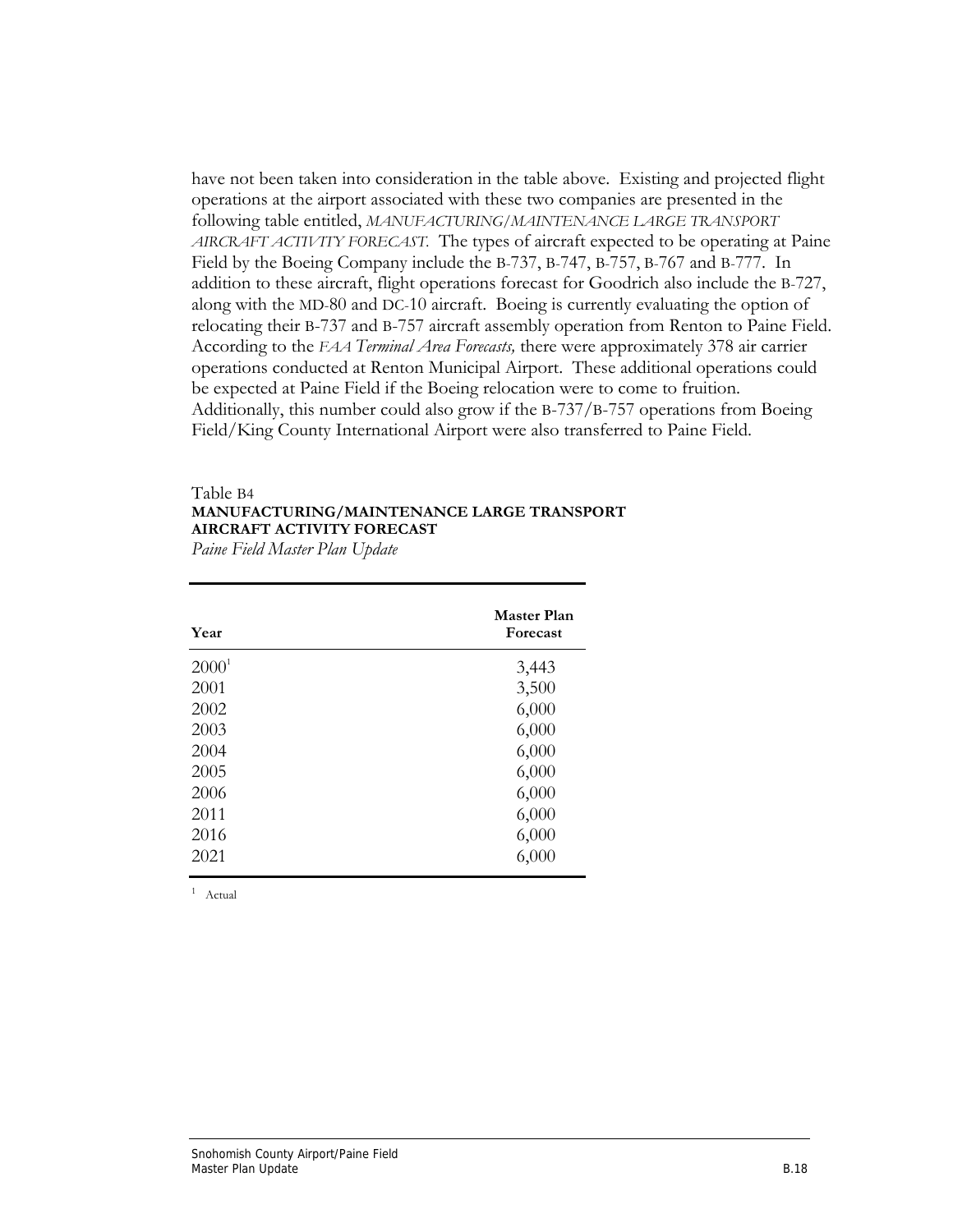#### **Unconstrained Military Aircraft Operations Forecast**

Military aircraft have historically utilized Paine Field. In years past, the U.S. Army Aviation Support Facility located on Paine Field was responsible for a majority of the operations. However, in September 1996, this squadron relocated from Paine Field to Fort Lewis reducing the number of military operations conducted at the airport. Currently, the primary military use is related to C-9 and C-12 aircraft, supporting the Everett based aircraft carrier – U.S.S. Lincoln, which regularly visits the field picking up or delivering sailors and their equipment, as well as EA-6Bs stationed at Whidbey Island Naval Air Station (NAS). Therefore, due to a lack of information associated with projecting an increase or decrease of military activity, it is projected that the demand for military operational activity at Paine Field will remain at existing levels through the end of the planning period. The following table, entitled *UNCONSTRAINED MILITARY OPERATIONS FORECAST, 2000-2021,* indicates the anticipated number of military operations during the planning period. The FAA's *Terminal Area Forecasts* have been included for comparison with the projections resulting from this study.

### Table B5 **UNCONSTRAINED MILITARY OPERATIONS FORECAST, 2000-2021**

*Paine Field Master Plan Update*

| Year              | <b>Terminal Area</b><br>$\textbf{Forecast}^2$ | <b>Master Plan</b><br><b>Forecast</b> |
|-------------------|-----------------------------------------------|---------------------------------------|
| 2000 <sup>1</sup> | 1,919                                         | 2,0371                                |
| 2001              | 1,919                                         | 2,000                                 |
| 2002              | 1,919                                         | 2,000                                 |
| 2003              | 1,919                                         | 2,000                                 |
| 2004              | 1,919                                         | 2,000                                 |
| 2005              | 1,919                                         | 2,000                                 |
| 2006              | 1,919                                         | 2,000                                 |
| 2011              | 1,919                                         | 2,000                                 |
| 2016              | 1,919                                         | 2,000                                 |
| 2021              | 1,919                                         | 2,000                                 |

1 Actual

2 Terminal Area Forecasts Fiscal Years 1995-2015, FAA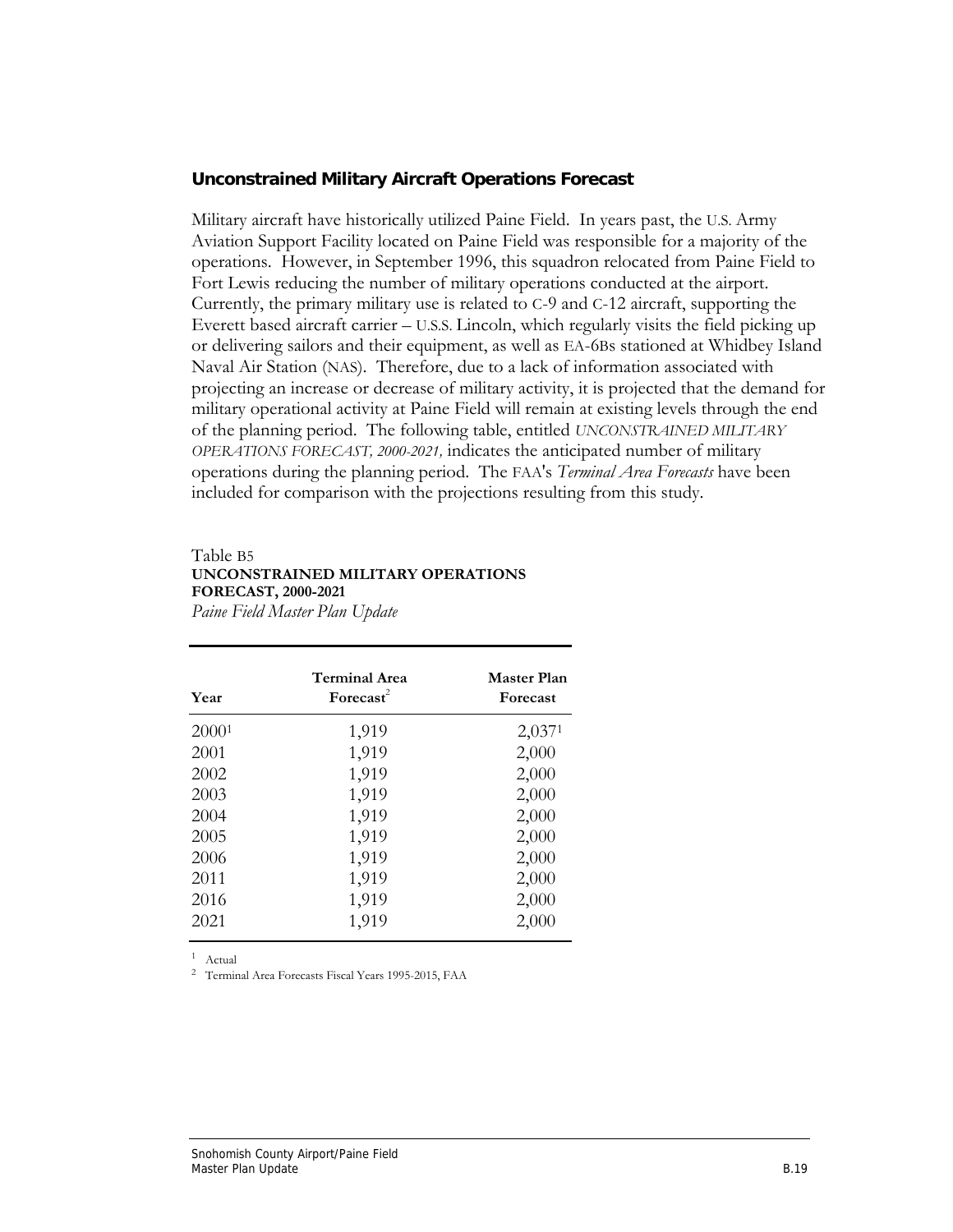### **General Aviation Operations Forecast**

General aviation operations at Paine Field have historically been affected by fluctuations in the regional and national economy. This is reflected in the overall decrease in training and private use of aircraft during periods of economic decline. Although more of the general aviation fleet is now used for business purposes than it was ten or more years ago, the economy continues to affect total general aviation operations.

During the past ten years, the annual number of general aviation operations at Paine Field reached a high in 2000 with approximately 203,925 operations. The lowest number of annual general aviation operations was recorded in 1990, with 144,943 operations. It should also be noted that during the past decade, the number of general aviation operations at Paine Field has consistently increased, with only slight declines noted in 1994, 1995, and 1996. As discussed previously, growth in general aviation operations nationally has been inhibited during the 1980s and early 1990s by the high operating and ownership costs of aircraft.

*FAA Aviation Forecasts Fiscal Years, 2000-2011,* indicates that nationally, general aviation hours flown are expected to increase at an annual rate of approximately 2.1% until the year 2011. A projection based on a 2.1% annual increase in the number of general aviation operations is presented in the "Low Forecast" column of the following table. Turbine powered general aviation aircraft use is projected by the FAA to increase at a 4.9% annual growth rate between 2000 and 2011. Paine Field experiences a significant amount of turboprop and business jet activity. A projection based on 4.9% annual growth is presented in the High Forecast column below.

Construction of one corporate hangar capable of accommodating two aircraft, as well as permit approval for an additional eleven corporate units is currently in progress. Because of the large number of individuals on the airport's hangar waiting list (approximately 115), the airport is proceeding with a development process that could potentially add up to 100 additional T-hangar units by the year 2006. Interviews with businesses providing flight training on the airport indicate that significant growth in flight training activity at Paine Field is likely during the next few years. Due to the closing of Martha Lake Airport, coupled with the construction of new hangar space and flight training optimism, the selected forecast for general aviation operation demand is based on a more rapid growth rate in the first years of the planning period. This growth rate is tempered in later years (particularly due to the relatively flat historic trend in general aviation operations at the airport).

Another factor that supports a forecast of significant growth in general aviation activity during the first few years of the planning period is the historical and forecast population growth rate. The U.S. Census Bureau reports Snohomish County population grew from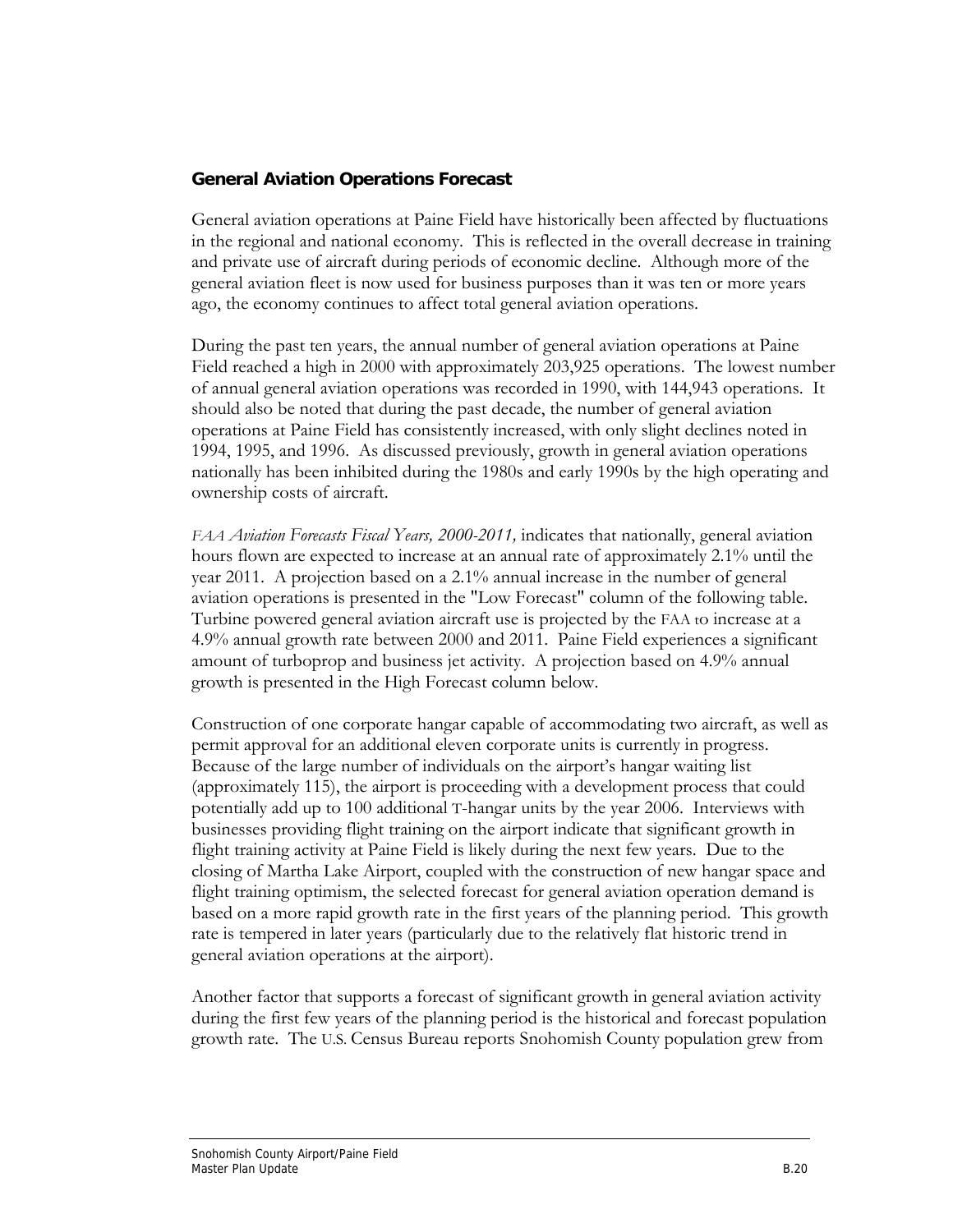465,628 people in 1990 to 606,024 in 2000. That is a 30.2% growth compared to the U.S. average of 13.1%, making Snohomish County the 38th fastest growing county in the U.S. and the fastest growing county in the Central Puget Sound Region. In 1999, the Puget Sound Regional Council forecast Snohomish County population to grow by 138,399 (23%) between 2000 and 2010 and by 112,198 between 2010 and 2020. So, it is not unreasonable that growth in general aviation operations and based aircraft would increase at a faster rate during the first few years of the planning period, while tapering off during the later years. Therefore, a 4.9% annual growth rate was used in years 2001- 2006 and a 1.5% annual growth rate was used for forecast years 2007-2021.

#### Table B6

### **GENERAL AVIATION OPERATIONS FORECAST, 2000-2021**

*Paine Field Master Plan Update*

| Year         | <b>TAF</b> | 1995 MP | TP       | Low<br>Forecast | High<br>Forecast | Selected<br>Forecast |
|--------------|------------|---------|----------|-----------------|------------------|----------------------|
| $2000^{(1)}$ | 191,824    | ---     | 203,9251 | 203,9251        | 203,9251         | 203,9251             |
| 2001         | 195,503    | ---     | 196,987  | 208,207         | 213,917          | 213,399              |
| 2002         | 199,258    | ---     | 201,092  | 212,580         | 224,399          | 224,399              |
| 2003         | 203,089    | ---     | 205,198  | 217,044         | 235,395          | 235,395              |
| 2004         | 206,999    | 223,000 | 209,304  | 221,602         | 246,929          | 246,929              |
| 2005         | 210,988    |         | 213,409  | 226,256         | 259,029          | 259,029              |
| 2006         | 215,060    | $---$   | 217,515  | 231,007         | 271,721          | 271,721              |
| 2011         | 236,703    |         | 238,044  | 256,303         | 345,144          | 292,721              |
| 2014         | 250,783    | 256,000 | 250,361  | 250,494         | 398,407          | 306,092              |
| 2015         | 255,670    |         | 254,467  | 254,201         | 417,929          | 310,683              |
| 2016         |            | ---     | 258,572  | 284,369         | 438,408          | 315,343              |
| 2021         |            |         | 279,101  | 315,508         | 556,872          | 339,714              |
|              |            |         |          |                 |                  |                      |

Source: 1 Actual (includes Air Taxi operations)

TAF: Terminal Area Forecasts Fiscal Years 1990-2015, FAA

TP: Trend Projection Using General Aviation Annual Operations in years 1990-2000 as basis.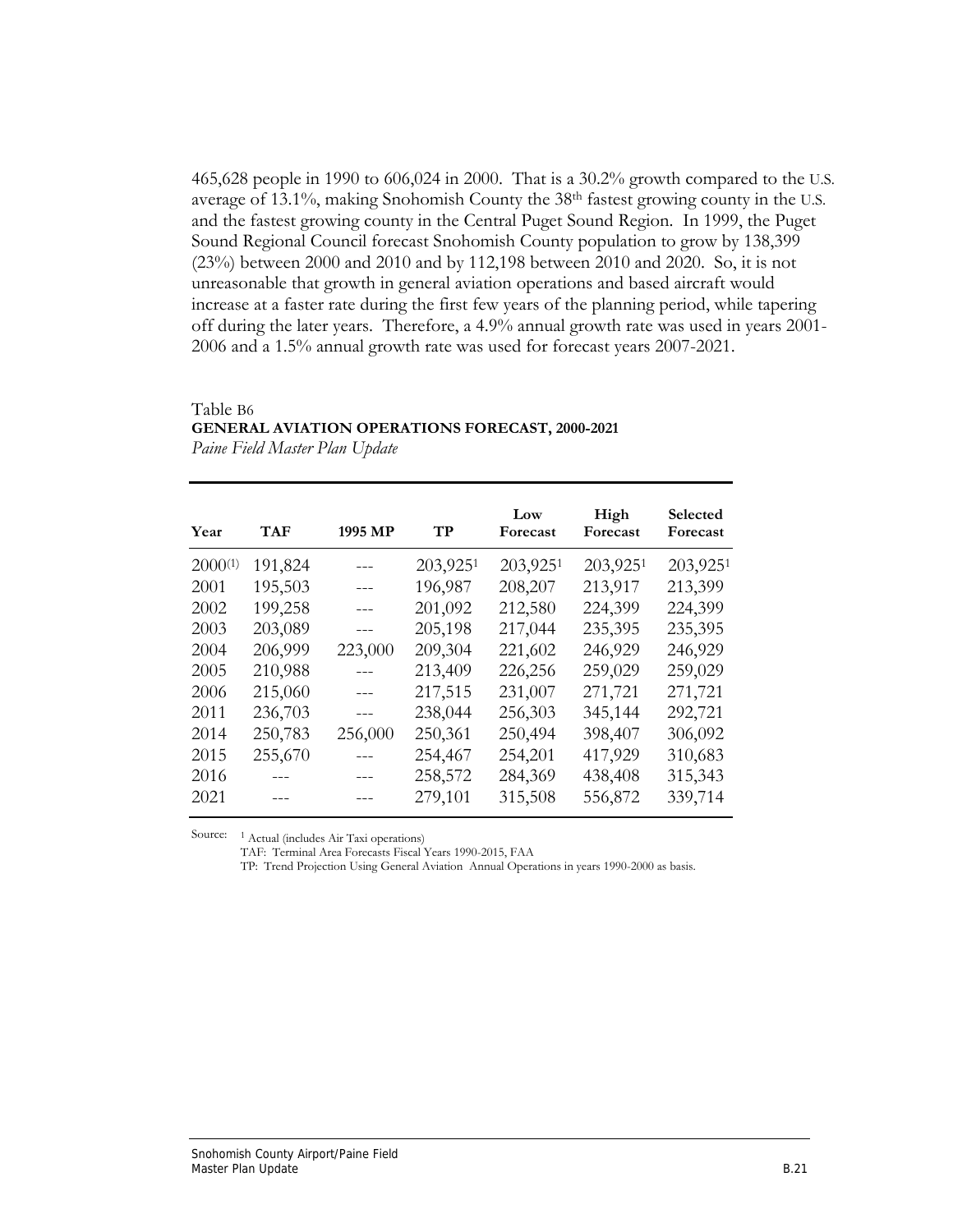### **Air Cargo Activity Forecast**

Historically, airmail and airfreight activity has occurred at Paine Field to a limited degree. These air cargo operations have been conducted at the airport with small air taxi type aircraft (prop aircraft with the capability of seating less than sixty passengers). This includes a scheduled mail route (by Methow Airlines), which transports mail from the regional postal facility in Everett to the San Juan Islands and a number of aircraft hauling checks (AMERIFLIGHT). Operations related to air cargo activity at the airport have been counted under the "Air Taxi" category of operations in Airport Traffic Control Tower data. In 2000, there were 3,886 operations recorded as "Air Taxi", which also included some non-scheduled passenger aircraft operations in addition to air freight operations.

Although significant demand for air cargo operations at Paine Field may be present, air cargo activity at the airport is likely to be limited. Factors contributing to this assumption relate to the County's 1978/1979 Mediated Role Determination to discourage increases in air freight activity at Paine Field and, due to the location of Paine Field (northern region of the Metropolitan area away from the "centroid" of Metropolitan collection areas), cargo operators will be less inclined to utilize Paine Field because of its lack of "centralized" geography. Because air cargo companies operating at SEA-TAC and Boeing Field would benefit from this "centralized" location, it can be assumed that they will prefer to remain in their current locations.

Due to the construction at SEA-TAC over the next several years with the North End Aviation Terminal (NEAT), which will displace approximately 40% of the SEA-TAC cargo hardstands and the lack of adequate developable areas at Boeing Field, the ability to accommodate cargo operations at its current level will be reduced. As a result, cargo operators may have to temporarily relocate to alternate airports within the region. For this planning effort, it is assumed that, if there is a demand for cargo operations at Paine Field, it is likely to be only temporary, until the cargo use area at SEA-TAC is reestablished when (and if) the Port of Seattle moves forward with construction of the South Aviation Support Area (SASA) at SEA-TAC.

### **Operations Forecast By Aircraft Type**

Now that total numbers of aircraft operations have been projected, the next step in the forecasting process is to detail the various types of aircraft that will operate at the airport. The following table, entitled *SUMMARY OF OPERATIONS DEMAND FORECAST BY AIRCRAFT TYPE, 2000-2021*, presents that detail.

As can be noted, total annual operations are anticipated to increase during the planning period. The forecasts indicate that total annual operational demand is expected to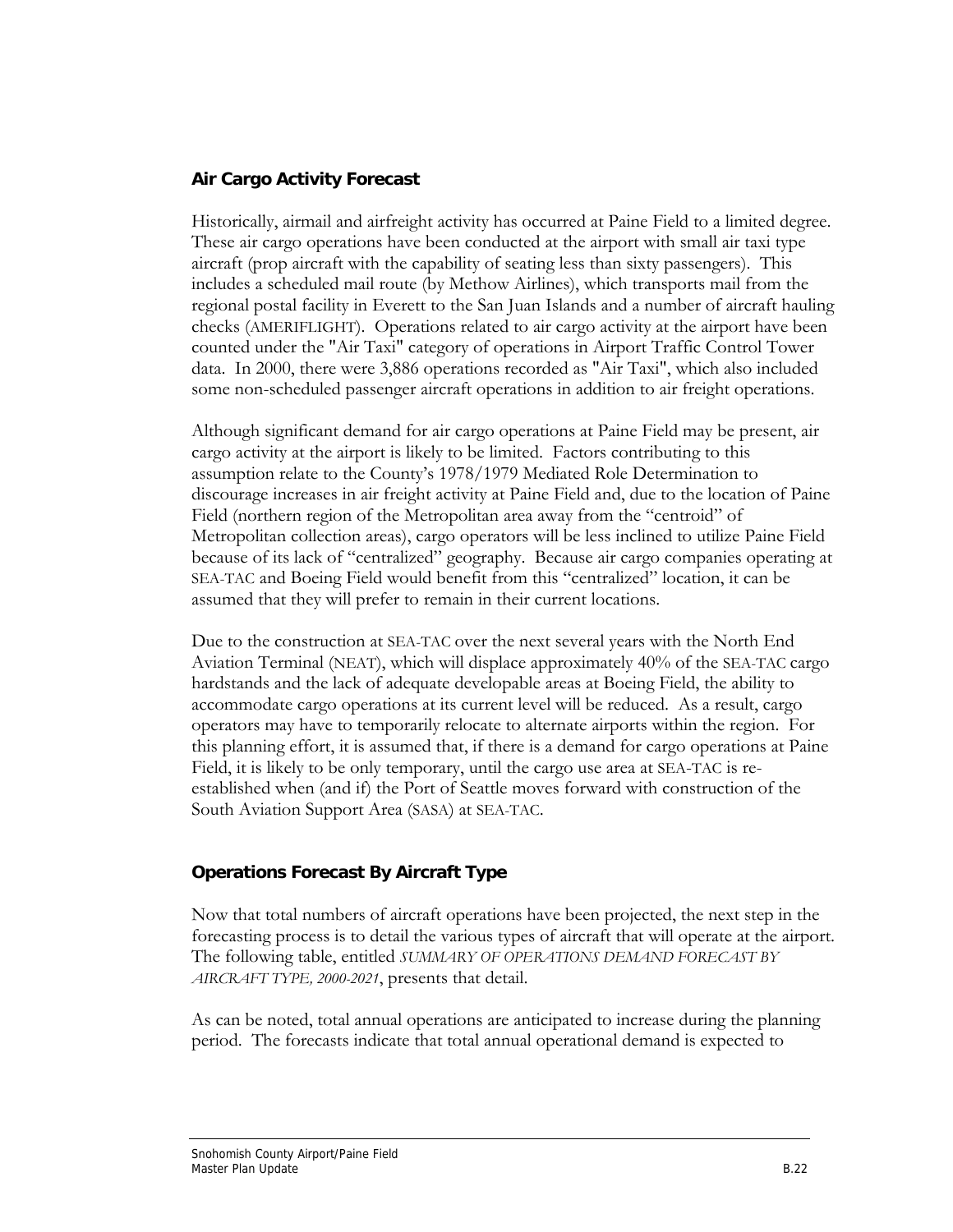| <b>Operations By Type</b>                                                                                                                            | $2000^1$                                                | 2006                                                    | 2011                                                      | 2016                                                      | 2021                                                      |
|------------------------------------------------------------------------------------------------------------------------------------------------------|---------------------------------------------------------|---------------------------------------------------------|-----------------------------------------------------------|-----------------------------------------------------------|-----------------------------------------------------------|
| <b>Industrial Air Carrier</b>                                                                                                                        |                                                         |                                                         |                                                           |                                                           |                                                           |
| Jet                                                                                                                                                  | 3,443                                                   | 6,000                                                   | 6,000                                                     | 6,000                                                     | 6,000                                                     |
| Military                                                                                                                                             | 2,037                                                   | 2,000                                                   | 2,000                                                     | 2,000                                                     | 2,000                                                     |
| General Aviation<br>Single Engine Piston<br>Multi-Engine Piston<br>Turboprop<br>Business Jet<br>Helicopter                                           | 207,891<br>176,731<br>16,620<br>6,230<br>6,230<br>2,080 | 271,721<br>228,241<br>21,470<br>9,510<br>9,510<br>2,990 | 292,721<br>242,961<br>22,830<br>11,710<br>11,710<br>3,510 | 315,343<br>258,583<br>24,280<br>14,190<br>14,190<br>4,100 | 339,714<br>275,154<br>25,820<br>16,990<br>16,990<br>4,760 |
| Instrument <sup>2</sup>                                                                                                                              | 28,256                                                  | 37,650                                                  | 40,773                                                    | 43,898                                                    | 47,002                                                    |
| TOTAL WITHOUT COMMERCIAL<br>PASSENGER AIRCRAFT                                                                                                       | 213,371                                                 | 279,721                                                 | 300,721                                                   | 323,343                                                   | 347,714                                                   |
| Passenger Air Carrier/Commuter                                                                                                                       |                                                         |                                                         |                                                           |                                                           |                                                           |
| Scenario 1 (National Low)<br>Jet<br>Turboprop                                                                                                        | $---$<br>$---$<br>$- - -$                               | 24,094<br>17,259<br>6,835                               | 24,934<br>19,804<br>5,130                                 | 26,396<br>20,965<br>5,431                                 | 27,858<br>22,127<br>5,731                                 |
| Scenario 2 (National High)<br>Jet<br>Turboprop                                                                                                       | $---$<br>$- - -$<br>---                                 | 36,178<br>25,915<br>10,263                              | 38,057<br>30,227<br>7,830                                 | 40,872<br>32,463<br>8,409                                 | 43,687<br>34,699<br>8,988                                 |
| Scenario 3 (Regional Low)<br>Jet<br>Turboprop                                                                                                        | $---$<br>$- - -$<br>---                                 | 10,514<br>3,679<br>6,835                                | 10,259<br>5,129<br>5,130                                  | 10,861<br>5,430<br>5,431                                  | 11,462<br>5,731<br>5,731                                  |
| Scenario 4 (Regional High)<br>Jet<br>Turboprop                                                                                                       | $---$<br>---<br>$ -$                                    | 15,788<br>5,525<br>10,263                               | 15,659<br>7,829<br>7,830                                  | 16,817<br>8,408<br>8,409                                  | 17,975<br>8,987<br>8,988                                  |
| TOTAL ANNUAL OPERATIONS<br><b>SCENARIO 1 (National Low)</b><br>SCENARIO 2 (National High)<br>SCENARIO 3 (Regional Low)<br>SCENARIO 4 (Regional High) | 213,371<br>213,371<br>213,371<br>213,371                | 303,815<br>315,899<br>290,235<br>295,509                | 325,655<br>338,778<br>310,980<br>316,380                  | 349,739<br>364,215<br>334,204<br>340,160                  | 375,572<br>391,401<br>359,176<br>365,689                  |

### Table B7 **SUMMARY OF OPERATIONS DEMAND FORECAST BY AIRCRAFT TYPE, 2000-2021**  *Paine Field Master Plan Update*

Source: Barnard Dunkelberg & Co.<br><sup>1</sup> Existing

2 Instrument operations are not an additive element with regard to total operations.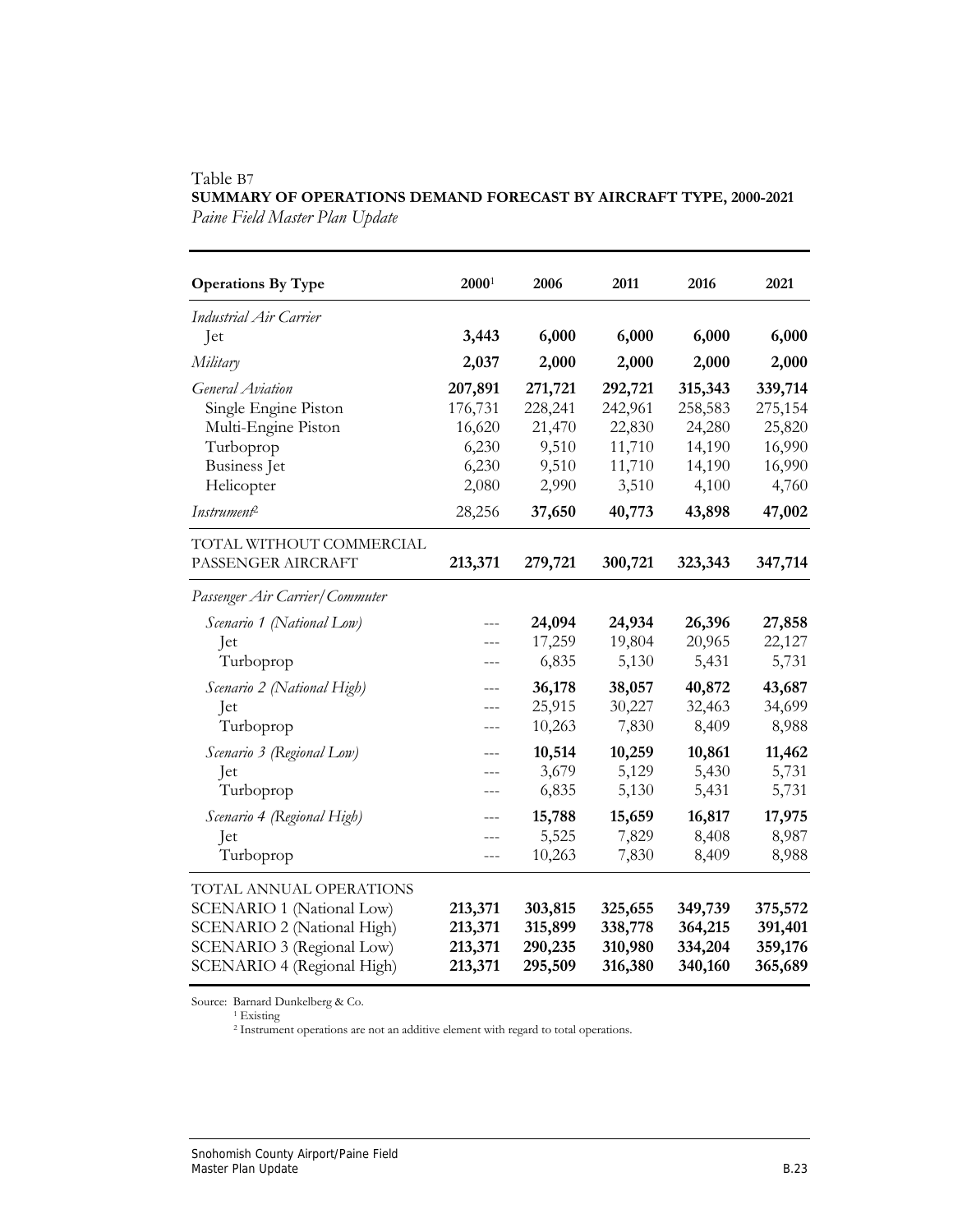increase by approximately 78% with the highest scenario (Scenario 2), and by approximately 71% with the lowest scenario (Scenario 3) by the year 2021.

The largest increase in operational demand is expected in the General Aviation category, with demand for approximately 130,000 additional operations during the 20-year planning period. General aviation operational demand is expected to grow most rapidly with the turboprop, jet, and helicopter types of aircraft. Industrial Air Carrier demand is expected to grow somewhat, with all of the activity being related to large air carrier jets. Military activity is expected to remain at its current level and will continue to be made up primarily of C-9 and EA-6B operations.

Passenger aircraft operational demand is presented in the four scenarios, which have been previously discussed. Within the passenger aircraft category, the split between jet and turboprop aircraft varies depending on forecast year and scenario. The *FAA AEROSPACE OPERATIONS, FISCAL YEARS 2000-2011,* states that 15.3% of the current national commuter/regional fleet accounts for regional jets, and the remaining 84.7% accounts for turboprops. The FAA forecasts these figures to become a 50/50 split by the year 2011. In Scenario 1 and Scenario 2, demand for air carrier jet aircraft operations represents approximately 65% of the total demand for passenger aircraft operations at the airport in 2021. In Scenario 3 and Scenario 4, projections of jet aircraft for the year 2006 were calculated using the difference of the current percentage and the forecast percentage (34.7%), and projections for the remaining years were calculated with the even percentage split of 50/50. As stated previously, it is assumed in the forecast calculations that commuter/regional aircraft will be aircraft seating less than 60 passengers; however, regional jets are now being utilized in several markets in the United States (including SEA-TAC) for short-haul destinations and could be present in the commuter/regional aircraft fleet at Paine Field.

### **Instrument Operations**

As described earlier, instrument aircraft operations are those operations conducted by aircraft filing an IFR flight plan operating in the vicinity of Paine Field. Instrument operations forecasts, shown in the following table, *INSTRUMENT OPERATIONS,* are taken from, or extrapolated from the TAF Forecast produced by the FAA for Paine Field. As a note, instrument operations are not an additive element with regard to total operations conducted at the airport.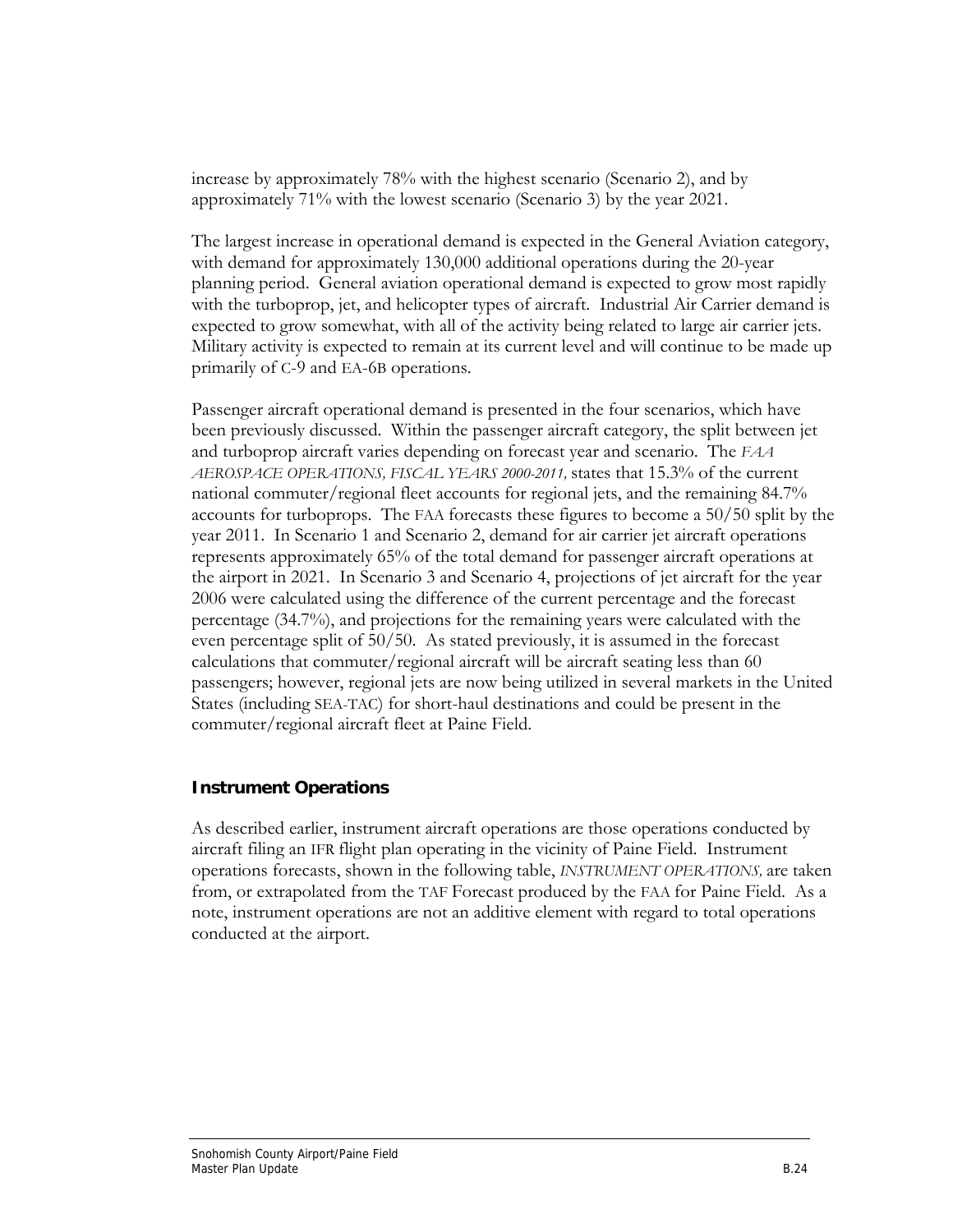#### Table B8 **INSTRUMENT OPERATIONS**  *Paine Field Master Plan Update*

 **Instrument Operations Year** Forecast<sup>2</sup> 20001 28,256 2001 34,627 2002 35,224 2003 35,824 2004 36,429 2005 37,037 2006 37,650 2011 40,773 2016 43,898 2021 47,002

Source: 1 Actual

2 Master Plan Update instrument operations were taken from the FAA Terminal Area Forecasts, Fiscal Years, 1995-2015.

### **Based Aircraft Forecast**

#### General Aviation Based Aircraft

The number of general aviation aircraft that can be expected to be based at an airport facility is dependent upon several factors, such as airport communication practices, aircraft maintenance facilities, airport operator's services, airport proximity and access, and similar factors. In an effort to plan for the proper number and size of future aircraft storage areas, it is important to forecast the number of general aviation based aircraft.

The number and type of aircraft anticipated to be based at an airport are vital components in developing the plan for the airport. Depending on the potential market and forecast, the airport will tailor the plan in response to anticipated demand. Generally, there is a relationship between aviation activity and based aircraft, stated in terms of operations per based aircraft (OPBA). Sometimes, a trend can be established from historical information of operations and based aircraft. The national trend has been changing with more aircraft being used for business purposes and less for pleasure flying. This impacts the OPBA in that business aircraft are usually flown more often than pleasure aircraft. In 2000, the OPBA at Paine Field was approximately 429, above the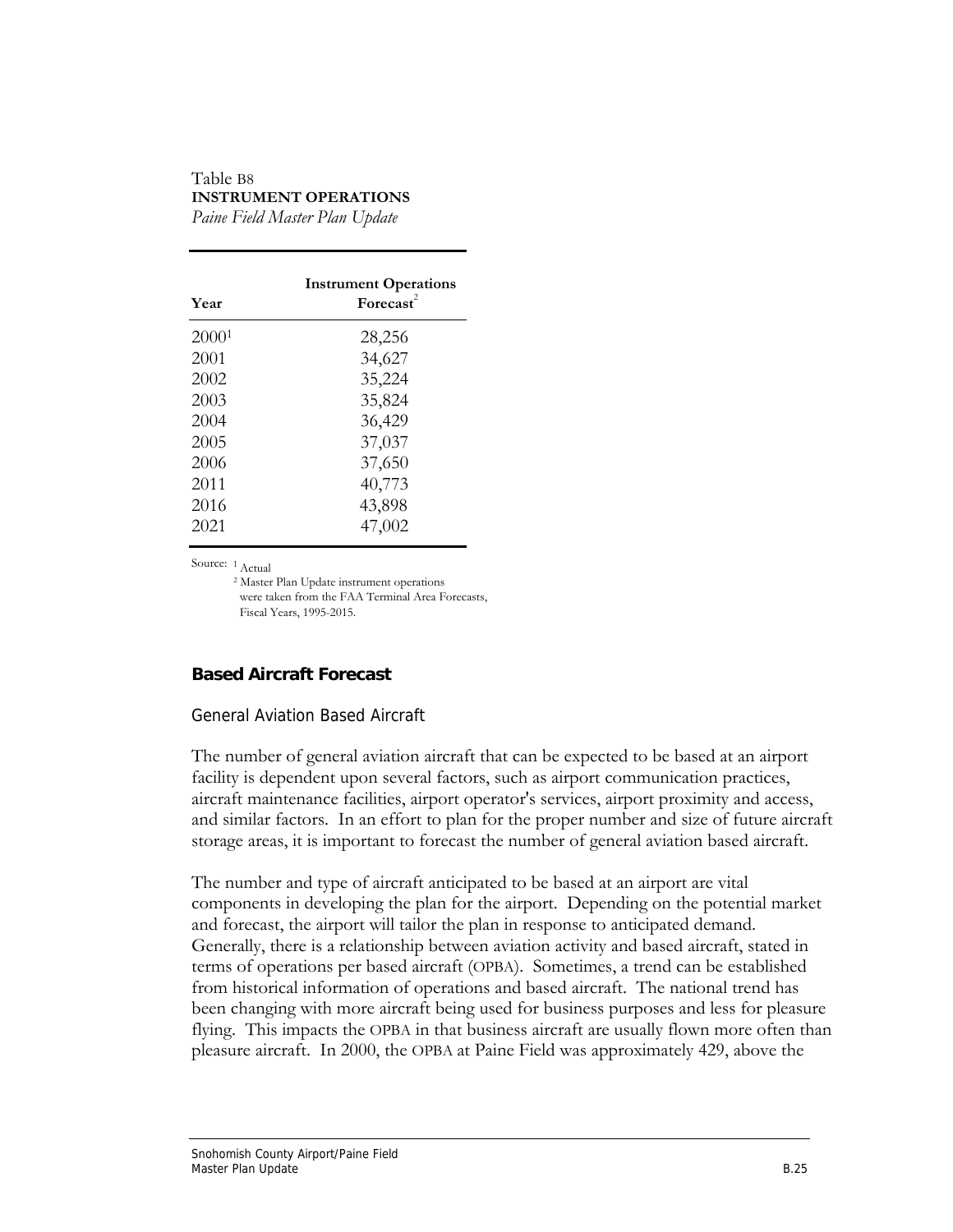average OPBA of 358 for the past ten years. It is expected that the number of operations per based aircraft will increase at the airport as more aircraft based there are used for business purposes.

The following table, entitled *UNCONSTRAINED GENERAL AVIATION BASED AIRCRAFT FORECAST, 2000-2021,* presents the forecasts for the next twenty-year period. For information and comparison purposes, also noted are the projections based on the FAA forecast, which indicates that the active general aviation fleet is expected to grow at an annual rate of 1.4 %. Because of new hangar units, which will be completed in 2001 and 2002, the airport is expected to increase its based aircraft fleet significantly in the nearterm. The forecast for the Paine Field Master Plan Update is based on a rate of growth higher than that which is expected nationally during the early years of the 20-year planning period, with that rate of growth tapering off during the latter years.

The airport has received proposals for long-term commercial development of the lower elevation section of airport property west of Runway 16R/34L, between Runway 11 and Taxiway K-5. This area was designated in the 1995 and subsequent Airport Layout Plans for Aviation compatible commercial/industrial development. This forecast has included an additional analysis of based aircraft demand through the year 2051 to confirm that area will not be needed to accommodate airport storage facilities. Using the same average annual percentage increase used in this MP Update of 1.4%, this analysis derived a projection of 980 based aircraft by the year 2051. This projection would equate to a demand for approximately 66 acres of aircraft storage (hangar and apron). Even this long-term projection of demand can be accommodated with the areas of the airport that are at, or close to, runway elevation grade. Thus, the need for a large area of the west side to accommodate future general aviation based aircraft storage is forecast to be minimal.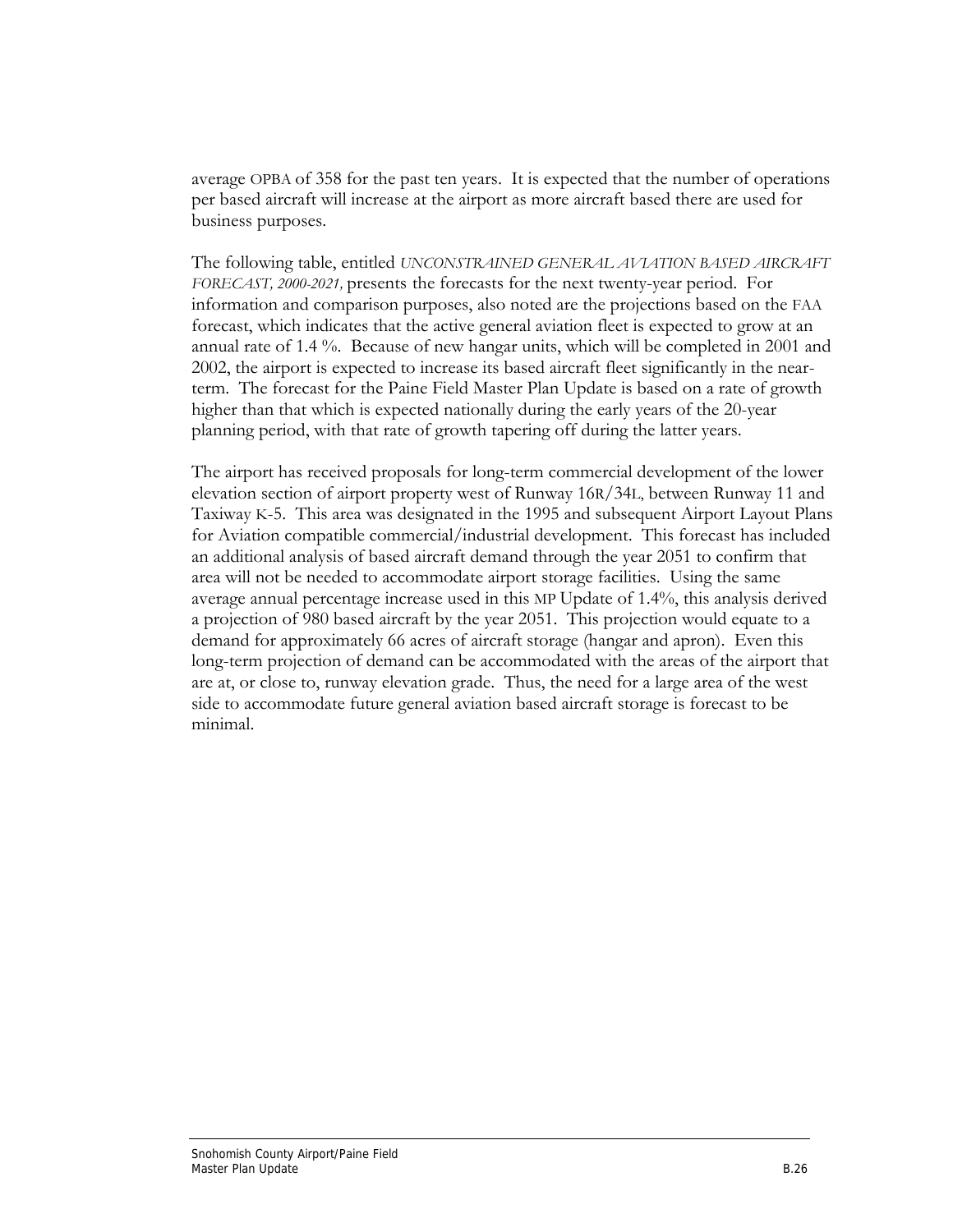#### Table B9 **UNCONSTRAINED GENERAL AVIATION BASED AIRCRAFT FORECAST, 2000-2021**  *Paine Field Master Plan Update*

 **Puget Sound, 2001 Regional Airport FAA Master Plan Year System Plan Forecast Forecast**  2000 --- 480 4791 2001 --- 489 490 2005 542 --- 550 2006 --- 525 564 2010 575 --- 590 2011 --- 559 597 2015 605 587 622 2016 --- --- 629 2020 639 --- 643  $2021$  --- --- -- 646

Source: Barnard Dunkelberg & Co.

1 Actual.

The number of based aircraft at Paine Field is expected to increase by approximately 30% during the twenty-year planning period. The mix of based aircraft for incremental periods throughout the planning period is shown in the following table, entitled *GENERAL AVIATION BASED AIRCRAFT FLEET MIX, 2000-2051.* The percentage of business jets, multi-engine (including turboprops), and helicopters is expected to increase as a part of the total based aircraft population at the airport. This is in line, first of all, with overall trends in general aviation, but even more importantly, parallels the industrial, economic development and growth expectations and projections characteristic to Paine Field. By the end of the planning period, single engine aircraft are anticipated to comprise approximately 80.3% of the total based aircraft at Paine Field, with approximately 8.7% being multi-engine piston, 3.4% being turbine prop aircraft, approximately 5.1% being business jet aircraft, and approximately 2.5% being helicopters.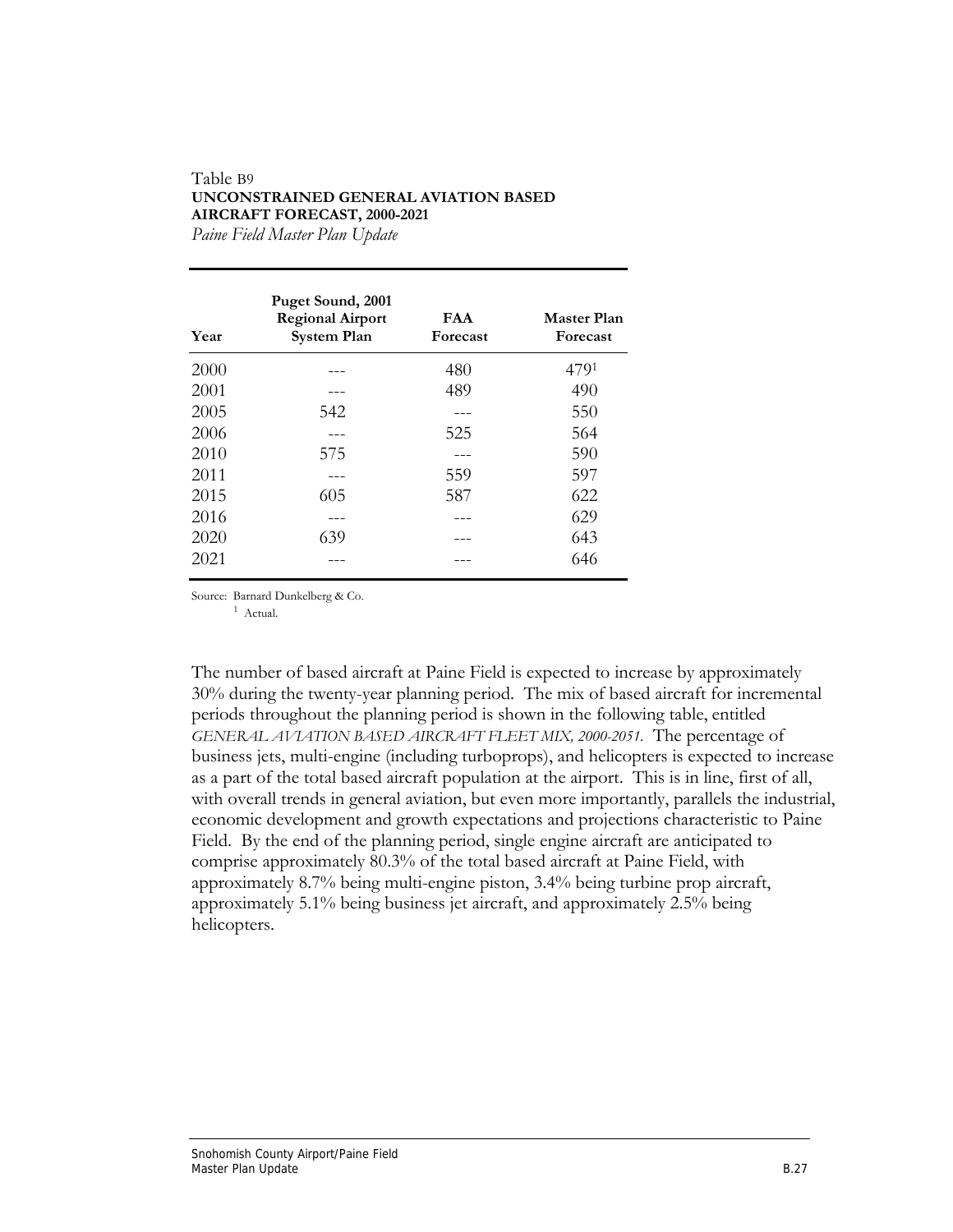| <b>Aircraft Type</b> | $2000^1$ | 2006 | 2011 | 2016 | 2021 | $2051^2$ |  |
|----------------------|----------|------|------|------|------|----------|--|
| Single Engine        | 418      | 481  | 501  | 518  | 519  | 788      |  |
| Multi-Engine         | 45       | 50   | 53   | 55   | 56   | 85       |  |
| Turbo Prop           | 6        | 14   | 15   | 18   | 22   | 33       |  |
| Jet                  | 6        | 12   | 18   | 25   | 33   | 50       |  |
| Helicopter           | 4        |      | 10   | 13   | 16   | 24       |  |
| <b>TOTAL</b>         | 479      | 564  | 597  | 629  | 646  | 980      |  |

### Table B10 **GENERAL AVIATION BASED AIRCRAFT FLEET MIX, 2000-2051**  *Paine Field Master Plan Update*

Source: 1 Actual

2 FAA does not require Master Plans to forecast this year.

### **Summary**

Paine Field will continue to be the primary general aviation and industrial aviation airport serving Snohomish County and the northern portion of the Seattle Metropolitan area. In addition, the forecasts indicate that, to some degree, there is unconstrained demand for commercial passenger service at an airport in the vicinity of Paine Field. As described in The Puget Sound Regional Council's (PSRC) Metropolitan Transportation Plan, *Destination 2030*, "the region will meet its long-term commercial air transportation needs consistent with the Regional Council's General Assembly action in 1996. *Destination 2030* continues prior actions to include plans for a third runway at SEA-TAC Airport, with additional noise reduction measures, implementation measures, and monitoring steps". Additionally, the most notable change in the Master Plan Update*,* as compared with the previous Master Plan*,* is that due to the increase in population and the number of originating passenger trips, a larger PAXdo/POP ratio has been applied to the national and regional enplenement and operation scenarios.

The primary purpose of a master planning document is to formulate a program to accommodate a reasonable projection of anticipated aviation activity demand. Although this "reasonable level of demand" will be used as a basis for long-term facility planning in the master plan update, no facilities will be built until actual demand occurs. In other words, market forces drive facility development, not forecasts.

The following illustration, entitled *OPERATIONS DEMAND FORECAST SUMMARY, 2000- 2021*, and following table, entitled *SUMMARY OF AVIATION ACTIVITY FORECASTS, 2000- 2021*, summarize the forecasts of aviation activity that have been presented in this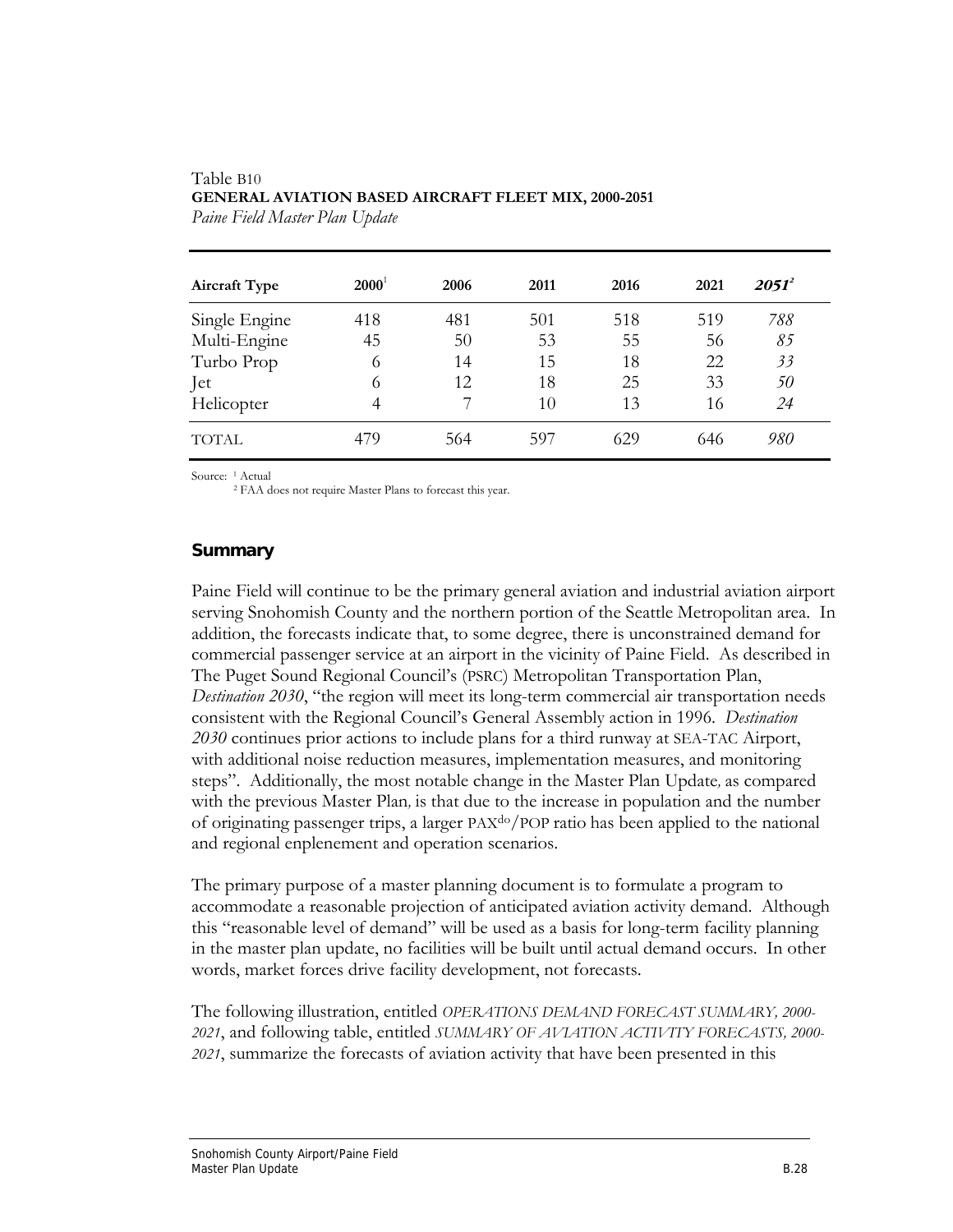chapter. As stated previously, the forecasts presented in this chapter are based on "unconstrained demand", without regard to site-specific physical or environmental constraints. It is realized that conditions on the airport and in the area surrounding the airport will influence the type and quantity of aviation activity that can be reasonably accommodated. The next steps in the master planning process are to identify the capacity of existing airport facilities and to convert forecasts of aviation activity into facility requirements. In order to identify a reasonable and feasible facility development plan, an analysis is also necessary which compares the physical needs of various alternatives to available development potentials through an opportunities/constraints process.

#### Figure B4 **OPERATIONS DEMAND FORECAST SUMMARY, 2001-2021**  *Paine Field Master Plan Update*

**Forecast and FAA TAF Forecast 400,000 350,000 Historical 300,000 2000 TAF Total Aircraft Operations Total Aircraft Operations National Low 250,000 National High 200,000 Regional Low Regional High 150,000 95 MP Selected Forecast (Regional Low) 95 Selected Forecast w/o com. Pax Service 100,000 95 TAF50,000 0 1990 1993 1996 1999 2002 2005 2008 2011 2014 2017 2020 Year**

**Master Plan Update Operations Forecast Summary with 1995 Master Plan Selected**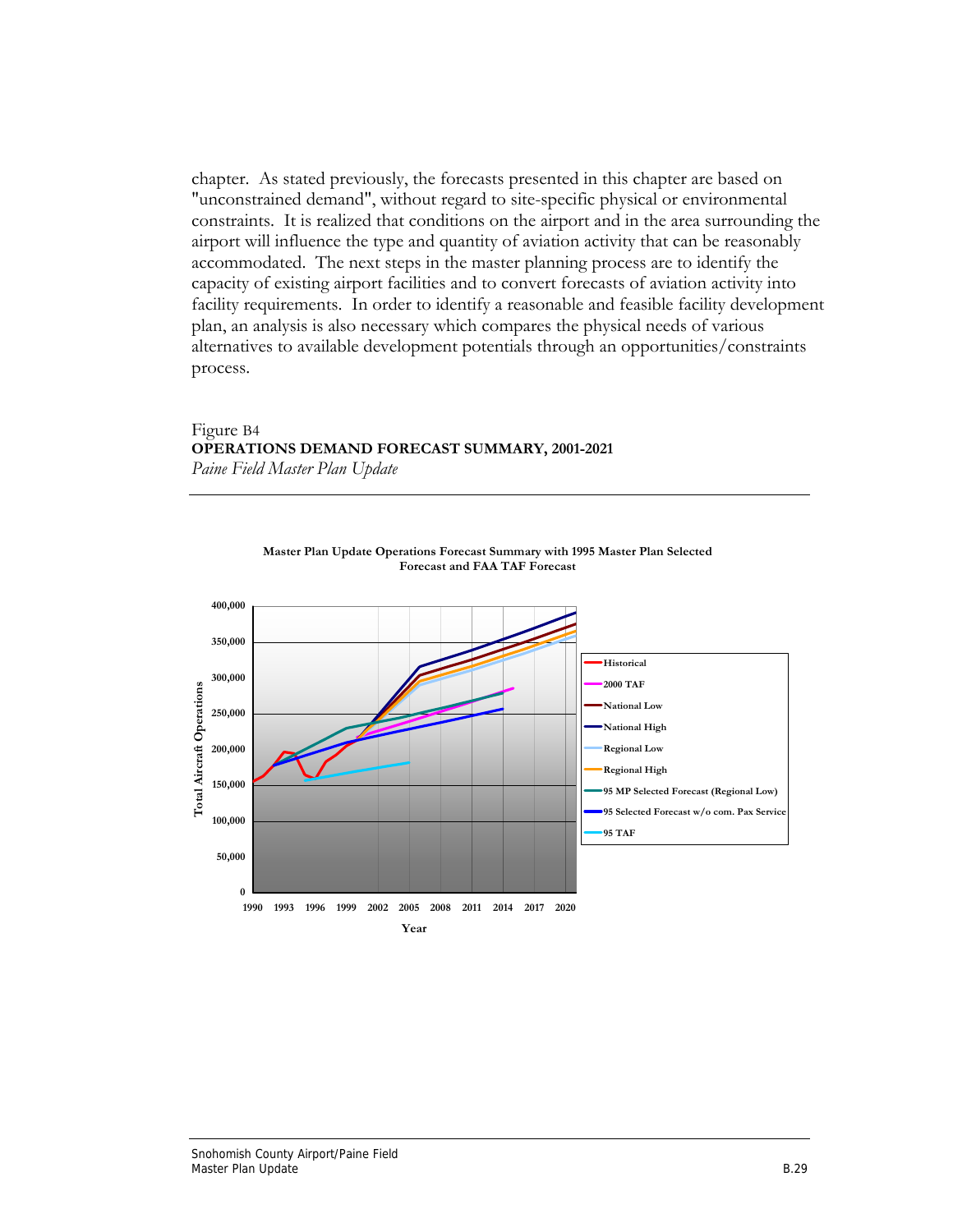## Table B11 **SUMMARY OF AVIATION ACTIVITY FORECASTS, 2000-2021**

*Paine Field Master Plan Update* 

| Operations                     | 2000 <sup>1</sup> | 2006      | 2011      | 2016      | 2021      |
|--------------------------------|-------------------|-----------|-----------|-----------|-----------|
| Air Carrier/Commuter           |                   |           |           |           |           |
| Scenario 1 (National Low)      |                   | 24,094    | 24,934    | 26,396    | 27,858    |
| Scenario 2 (National High)     |                   | 36,178    | 38,057    | 40,872    | 43,687    |
| Scenario 3 (Regional Low)      |                   | 10,514    | 10,259    | 10,861    | 11,462    |
| Scenario 4 (Regional High)     | $---$             | 15,788    | 15,659    | 16,817    | 17,975    |
| Other Jet Transport            | 3,443             | 6,000     | 6,000     | 6,000     | 6,000     |
| Military                       | 2,037             | 2,000     | 2,000     | 2,000     | 2,000     |
| General Aviation               | 207,891           | 271,721   | 292,721   | 315,343   | 339,714   |
| Instrument <sup>2</sup>        | 28,256            | 37,650    | 40,773    | 43,898    | 47,002    |
| <b>Total Annual Operations</b> |                   |           |           |           |           |
| Scenario 1                     | 213,371           | 303,815   | 325,655   | 349,739   | 375,572   |
| Scenario 2                     | 213,371           | 315,899   | 338,778   | 364,215   | 391,401   |
| Scenario 3                     | 213,371           | 290,235   | 310,980   | 334,204   | 359,176   |
| Scenario 4                     | 213,371           | 295,509   | 316,380   | 340,160   | 365,689   |
| <b>Passenger Enplanements</b>  |                   |           |           |           |           |
| Scenario 1                     |                   | 825,096   | 891,634   | 943,907   | 996,180   |
| Scenario 2                     |                   | 1,238,910 | 1,360,887 | 1,461,553 | 1,562,219 |
| Scenario 3                     |                   | 126,425   | 136,621   | 144,630   | 152,640   |
| Scenario 4                     | ---               | 189,832   | 208,522   | 223,946   | 239,371   |
| <b>Based Aircraft</b>          |                   |           |           |           |           |
| Single Engine                  | 418               | 481       | 501       | 518       | 519       |
| Multi-Engine                   | 45                | 50        | 53        | 55        | 56        |
| Turboprop                      | 6                 | 14        | 15        | 18        | 22        |
| <b>Business</b> Jet            | 2                 | 12        | 18        | 25        | 33        |
| Helicopter                     | 4                 | 7         | 10        | 13        | 16        |
| <b>TOTAL BASED AIRCRAFT</b>    | 475               | 564       | 597       | 629       | 646       |

**Source:** 1 Actual

**<sup>2</sup>** Instrument Operations are not an additive element with regard to total operations.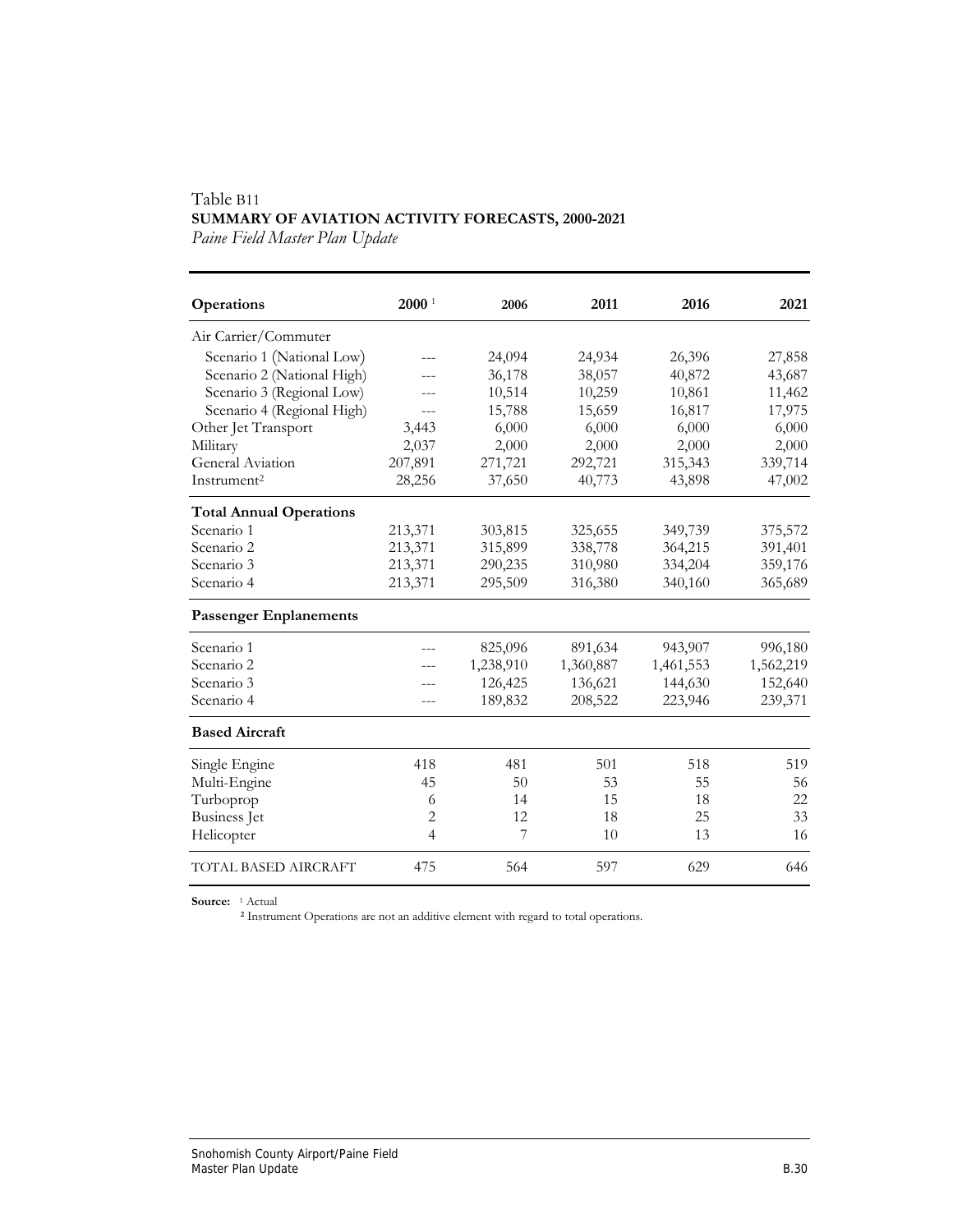### **Adopted Forecast**

Up to this point four different scenarios of unconstrained commercial passenger demand have been provided. On July 25, 2001, the Snohomish County Council adopted the regional-low forecast scenario for use in this Airport Master Plan Update. A copy of the motion adopting the forecasts is provided in the Appendix. The regional-low forecast for passenger enplanements (boardings) is the lowest of the four scenarios and is based on the assumption that, if actual demand occurs, the airport is most likely to accommodate passengers from a limited geographic area surrounding the airport (a thirty minute drive time), and that routes flown out of the airport will have a regional focus (within a 500-mile range).

It is recognized that the passenger enplanement projections are based on an unconstrained forecasting model. Market constraints exist which are likely to limit demand, especially for commercial passenger facilities at Paine Field. Although a plan for the development of Paine Field has been prepared using the adopted forecast as a basis, construction of facilities should only begin when an appropriate level of actual demand is experienced or eminent.

Some of the underlying reasons considered in arriving at the adopted forecast include:

• The forecasting of aviation activity at an airport is not an exact science and realized numbers are likely to be higher or lower than those that have been predicted. Therefore, facilities should be constructed only to accommodate actual demand, not forecast demand. This Master Plan Update study does not include a market feasibility study for commercial passenger service at Paine Field.

 An airport master plan is intended to be a document that is updated when development influences change significantly. In fact, the FAA anticipates that at an airport of this nature, an airport master plan should be updated approximately every five years. If demand is realized for larger passenger facilities, it should trigger another planning effort for Paine Field.

• The area identified for the development of passenger facilities at Paine Field is in the vicinity of the existing terminal/airport administrative offices. This area of the airport exhibits the best landside and airside access qualities related to those required for commercial passenger service facilities. Exact location recommendations will be dependent on the level of demand experienced. Passenger facilities and size of these facilities will be examined in detail in subsequent chapters.